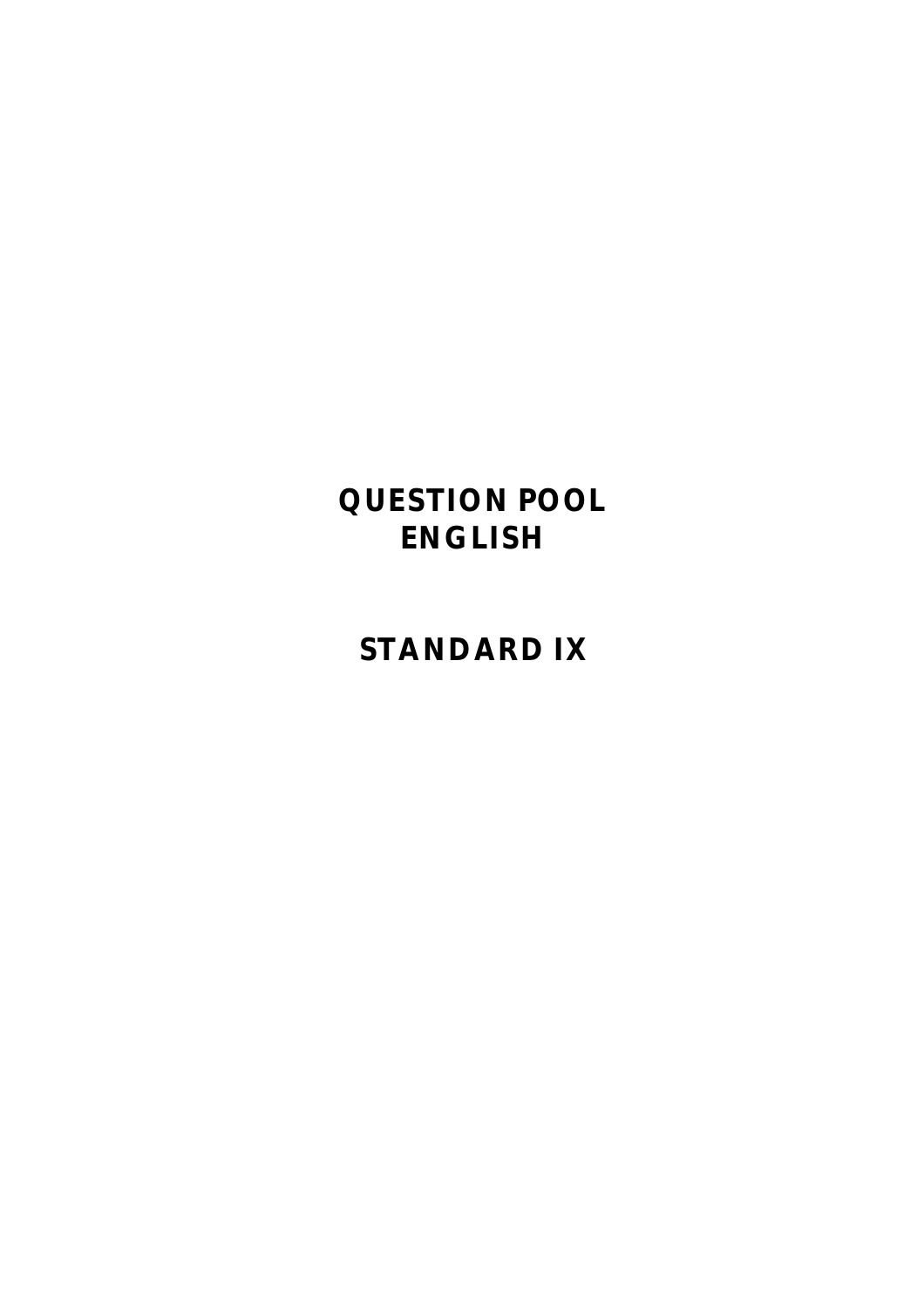# **CONTENTS**

| 1. Analysing Textual Passages     | 3               |
|-----------------------------------|-----------------|
| 2. Analysing Textual Poems        | 12 <sup>°</sup> |
| 3. Analysing Unfamiliar Passages  | 18              |
| <b>4. Constructing Discourses</b> | 20              |
| 5. Intrepreting Data              | 27              |
| <b>6. Using Language Elements</b> | 29              |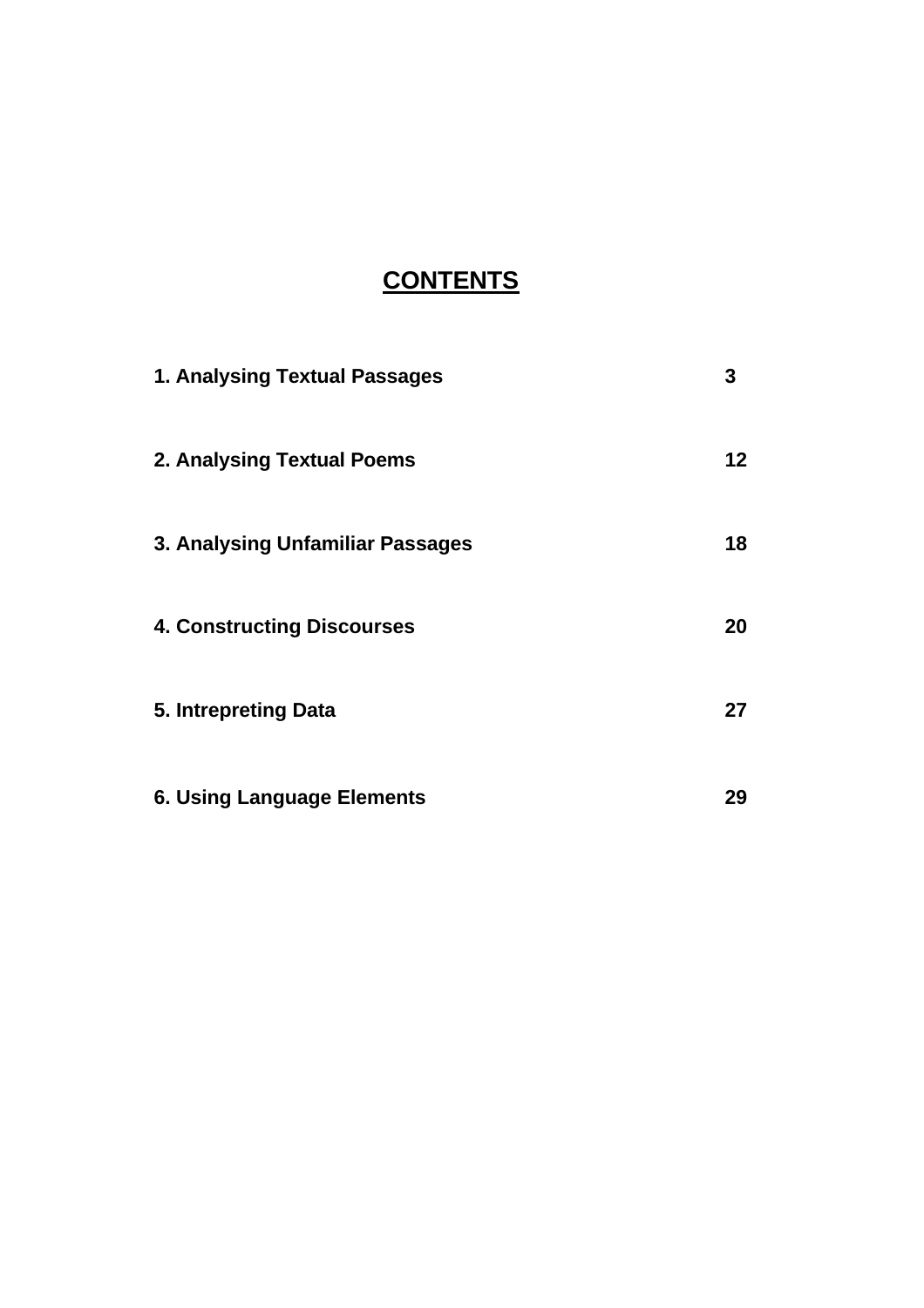## **1. Analysing Textual Passages Unit 1 ROOTS**

## **Question I**

**Competency:** Reads and analyses literary pieces

Uses language elements contextually

## **Read the following passage and answer the questions given.**

The son asked one question after the other, but Berl's answer was always the same. They had everything. The garden, the cow, the goat, the chickens provided them with all they needed.

The son said, 'If thieves knew about this, your lives wouldn't be safe.'

'There are no thieves here.'

'What will happen to the money?'

'You take it.'

Slowly, Berl and Berlcha grew accustomed to their son and his American Yiddish. Berlcha could hear him better now. She even recognized his voice. He was saying, 'Perhaps we should build a larger synagogue.'

'The synagogue is big enough,' Berl replied.

'Perhaps a home for old people.'

'No one sleeps in the street.'

- 1. 'There are no thieves here,' says Berl. Why are there no thieves in Lentshin?
- 2. What changes does Samuel plan to bring about in Lentshin?
- 3. How does Berl respond to Samuel's plans?
- 4. Pick out the word from the passage that means 'building where Jews meet for worship and teaching'.
- 5. Read the dialogue given below. Samuel: We should build a larger synagogue. Berl: The synagogue is big enough. Now, complete the sentences given below.
	- a) Samuel told Berl…………………………………….
	- b) Berl replied……………………………………………

**Score:** Questions No. 1 to 4 - 1 score each

Question No. 5 - 2 scores

Time: 10 minutes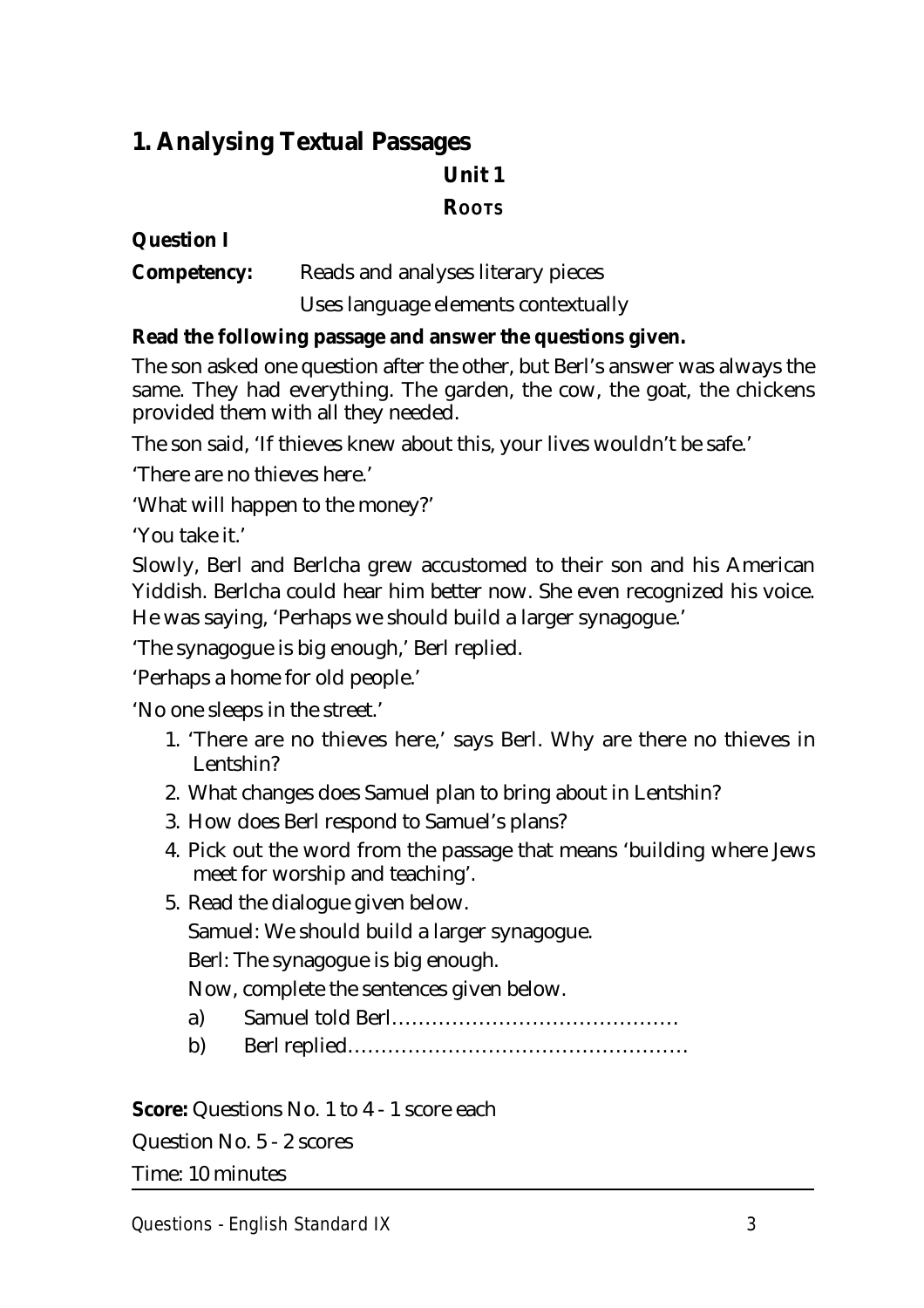## **Question II**

**Competencies:** Reads and analyses literary pieces Uses vocabulary and language elements contextually

## **Read the following passage and answer the questions given.**

The couple had a son, Samuel, who had gone to America forty years ago. It was said in Lentshin that he became a millionaire there. Every month, the Lentshin letter carrier brought old Berl a money order and a letter that no one could read because many of the words were English. How much money Samuel sent his parents remained a secret.

They never seemed to use the money. What for? The garden, the cow and the goat provided most of their needs. Besides, Berlcha sold chickens and eggs and from these there was enough to buy flour for bread.

- 1. What was the rumour that existed in Lentshin about Samuel?
- 2. What may be the reason why Samuel wrote letters to his parents in a language unfamiliar to them?
- 3. Berl and Berlcha never seemed to use the money Samuel sent. Why?
- 4. How did Berl and Berlcha meet the daily expenses of their life?
- 5. Find out the word from the passage that means 'a very rich person'.
- 6. 'The garden, the cow and the goat provided most of their needs.' Rewrite the sentence beginning with:

Most of their needs

**Score:** Questions 1 to 5 - 1 score each

Question 6 - 2 scores

**Time:** 12 minutes

## **Question III**

**Competencies:** Reads and analyses literary pieces

Uses vocabulary and language elements contextually

## **Read the following passage and answer the questions given below.**

'I never thought I could live to see this. Now, I am happy to die,' Berlcha said. Berl was amazed. These were just the words he could have said earlier. After a while Berl came to himself and said, 'Berlcha, you will have to make a double Sabbath pudding in addition to the stew.' It was years since Berl had called Berlcha by her given name. Only now did Berlcha begin to cry. Yellow tears ran from her eyes and everything became dim. Then she called out, 'It's Friday!

**Questions - English Standard IX 4**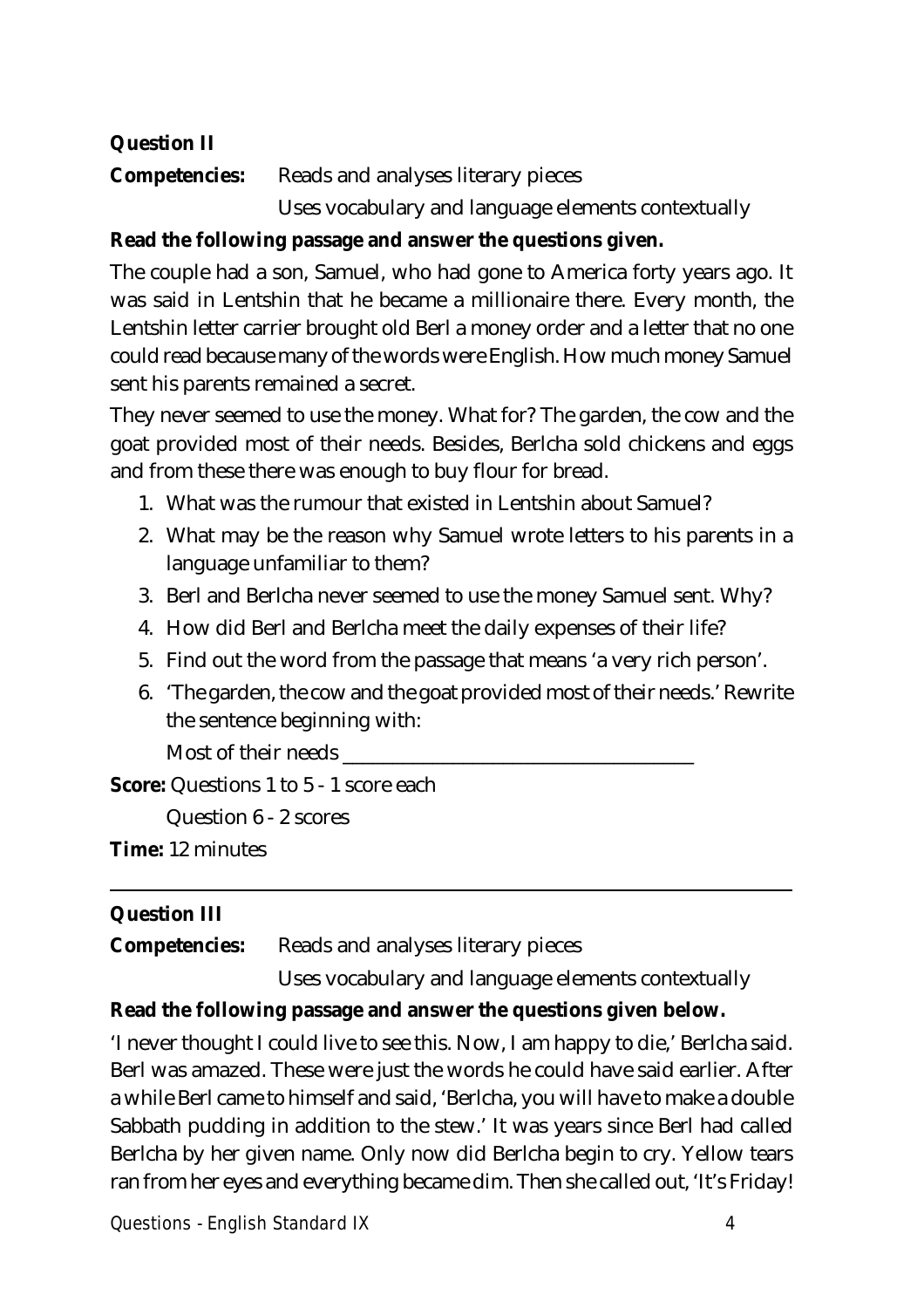I have to prepare for the Sabbath.' Yes, she had to knead the dough for the loaves. With such a guest, she had to make a larger Sabbath stew. The winter day is short and she must hurry.

- 1. 'I never thought I could live to see this.' What does Berlcha mean by this statement?
- 2. What are the food items that Berlcha has to prepare for the Sabbath?
- 3. What does the expression 'yellow tears' signify?
- 4. 'With such a guest, she had to make a larger Sabbath stew.' Who is the 'guest' referred to here?
- 5. Pick out a word from the passage that means, 'to press and stretch with one's hands'
- 6. 'The winter day is short and she must hurry.' Split the sentence into two and identify the Noun Phrases in them.

**Score:** Questions 1 to 5 - 1 score each

Question 6 - 2 scores

**Time:** 12 minutes

## **Question IV**

**Competencies:** Reads and analyses literary pieces Uses vocabulary and language elements contextually

## **Read the following extract and answer the questions below.**

Here in Lentshin nothing happened except the usual events: a cow gave birth to a calf, a young couple got married. Actually, Lentshin had become a village with few young people. The young men left for Warsaw and sometimes for the United States.

In the smallest of these huts lived old Berl, a man in his eighties and his wife Berlcha. He was short, broad-shouldered and had a small white beard. In summer and winter he wore a sheepskin hat, a padded cotton jacket and stout boots. He had half an acre of field, a cow, a goat and chickens.

- 1. What were the usual events that happened in Lentshin?
- 2. Why did the young people leave Lentshin?
- 3. What were the assets of the Berls?
- 4. Find the word opposite in meaning to 'death'.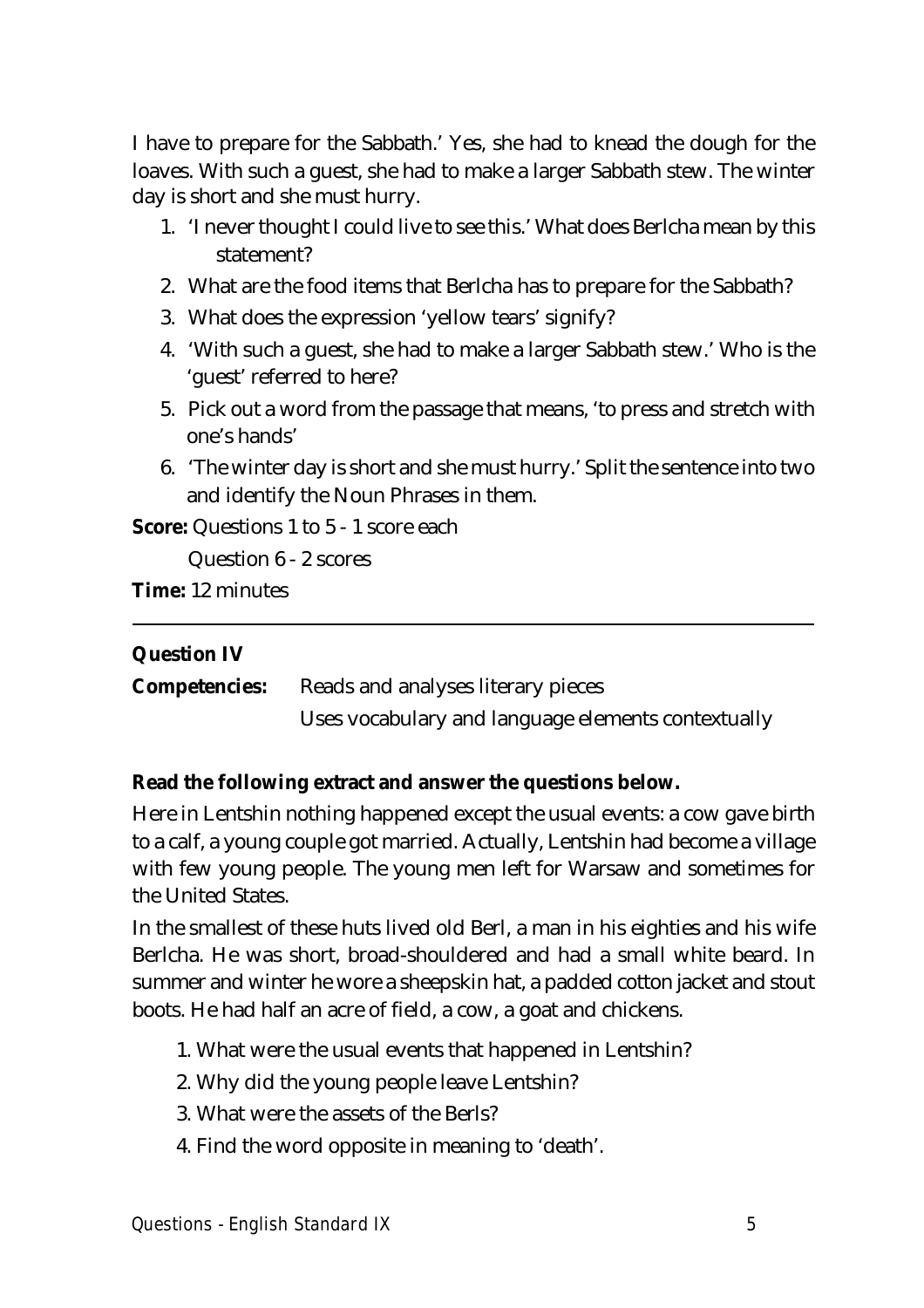5. Old Berl, a man in his eighties, was short, broad-shouldered and had a small white beard.

This is a description about Old Berl. Split the sentence into simple sentences.

**Score:** Questions 1 to 4 - 1 score each

Question 5 - 3 scores

**Time:** 12 minutes

## **Question V**

**Competency:** Reads and analyses literary pieces

## **Read the excerpt from the story, 'The Tattered Blanket' and answer the questions given.**

She saw a bald, fat, middle aged man walking in through the gate.

'Oh, Gopi!' She said in her grating voice. 'Why, this sudden unexpected visit?' 'Kamalam, who is it?' Her mother asked loudly from the veranda.

'Gopi,' the man said. 'There was a meeting in Thiruvananthapuram. I just dropped in on my way back'.

'Who? Kamalam, who is it?' There was a note of alarm in Amma's voice.

'Amma, why are you so scared?' Kamalam, Gopi's eldest sister asked her a little awkwardly. 'As if you are seeing Gopi for the first time!'

'Amma it's me, Gopi,' he said again.

He bent down and brought his face close to her wrinkled cheeks.

'Amma, it's me.'

'Gopi? Kamalam, I can't believe it! Has his school closed for the vacation?'

- 1. How is Gopi described in the passage?
- 2. Why did he come there?
- 3. Why was there a note of alarm in Amma's voice?
- 4. How did the son express his love for his mother?
- 5. 'Gopi? Kamalam, I can't believe it! Has his school closed for the vacation?' What do you understand about the mother from her words?

**Score:** Questions 1 to 5 - 1 score each

**Time:** 10 minutes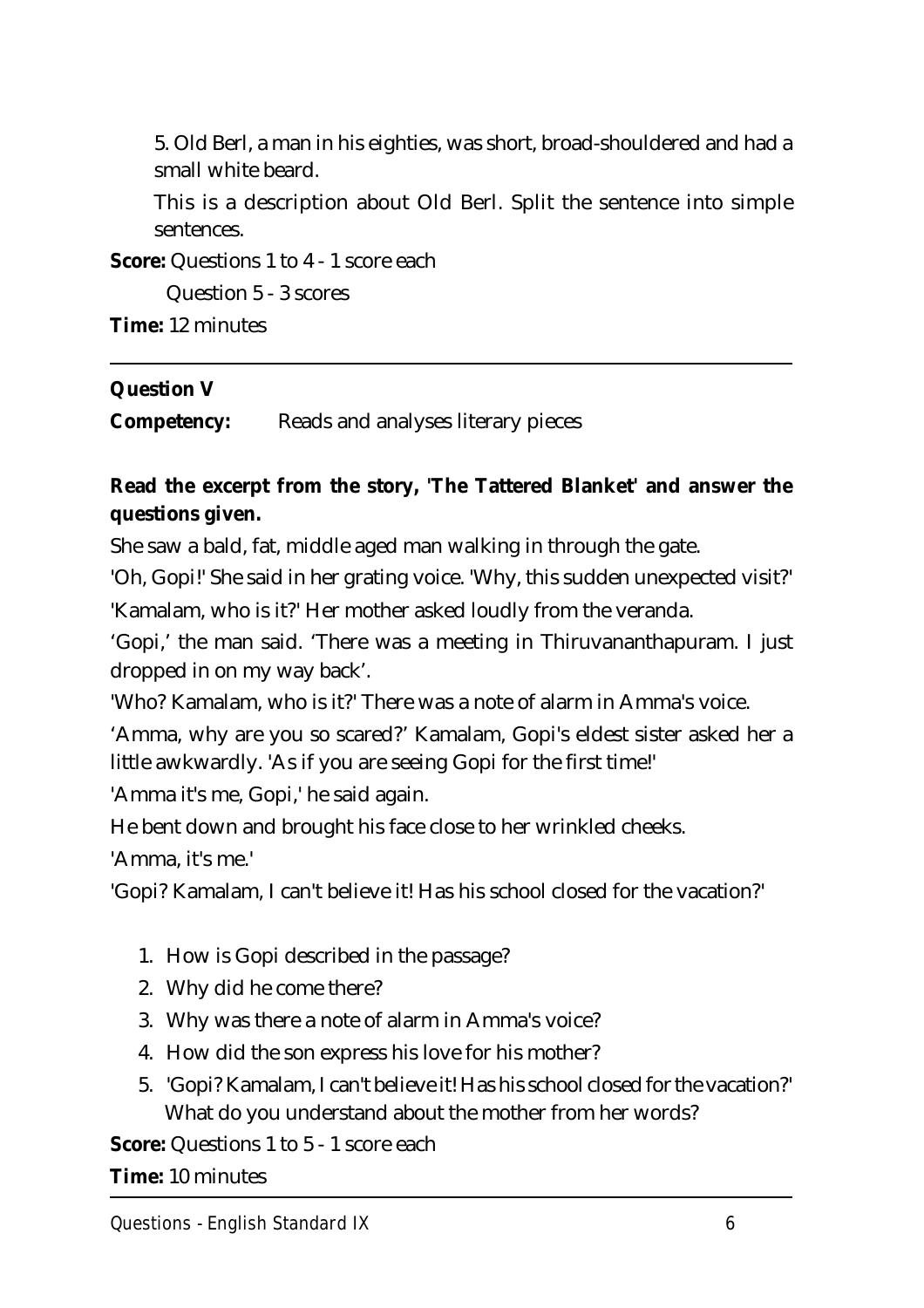**Question VI**

**Competencies:** Reads and analyses literary pieces

## **Read the following extract from the story, 'The Tattered Blanket' and answer the questions given.**

Gopi's sister put Amma to bed and came back to the veranda. You didn't come to see Amma, did you?'

'Delhi is too expensive. You know I have four children to look after now. I can't make ends meet with my salary. And one has to keep up one's status. It will be a great help if I can raise some money by selling my share of the family property. I came to talk it over with you.'

'You'll sell your land and go away with the money. I know you won't come here anymore after that.'

'Don't say that. I'll come when I get time.'

'Your time!'

He saw the irritation on his sister's face.

- 1. What problems did Gopi have in Delhi?
- 2. What was the purpose of Gopi's visit to his home?
- 3. 'You'll sell your land and go away with the money. I know you won't come here anymore after that.' What impression do you get about Gopi from his sister's words?
- 4. Why was Gopi's sister irritated?
- 5. Do you think that Gopi will come again to visit his mother? Substantiate your opinion.

**Score:** Questions 1 to 5 - 1 score each

**Time:** 10 minutes

## **Question VII**

**Competencies:** Reads and analyses literary pieces

## **Read the following extract from the story, 'The Tattered Blanket' and answer the questions given.**

'Tell him to send me a blanket. There is a cold mist in the mornings. If I catch a cold it doesn't leave me for a long time. Tell him to send a blanket, won't you? A red one. I had a blanket, the one he bought for me when he was studying

**Questions - English Standard IX 7**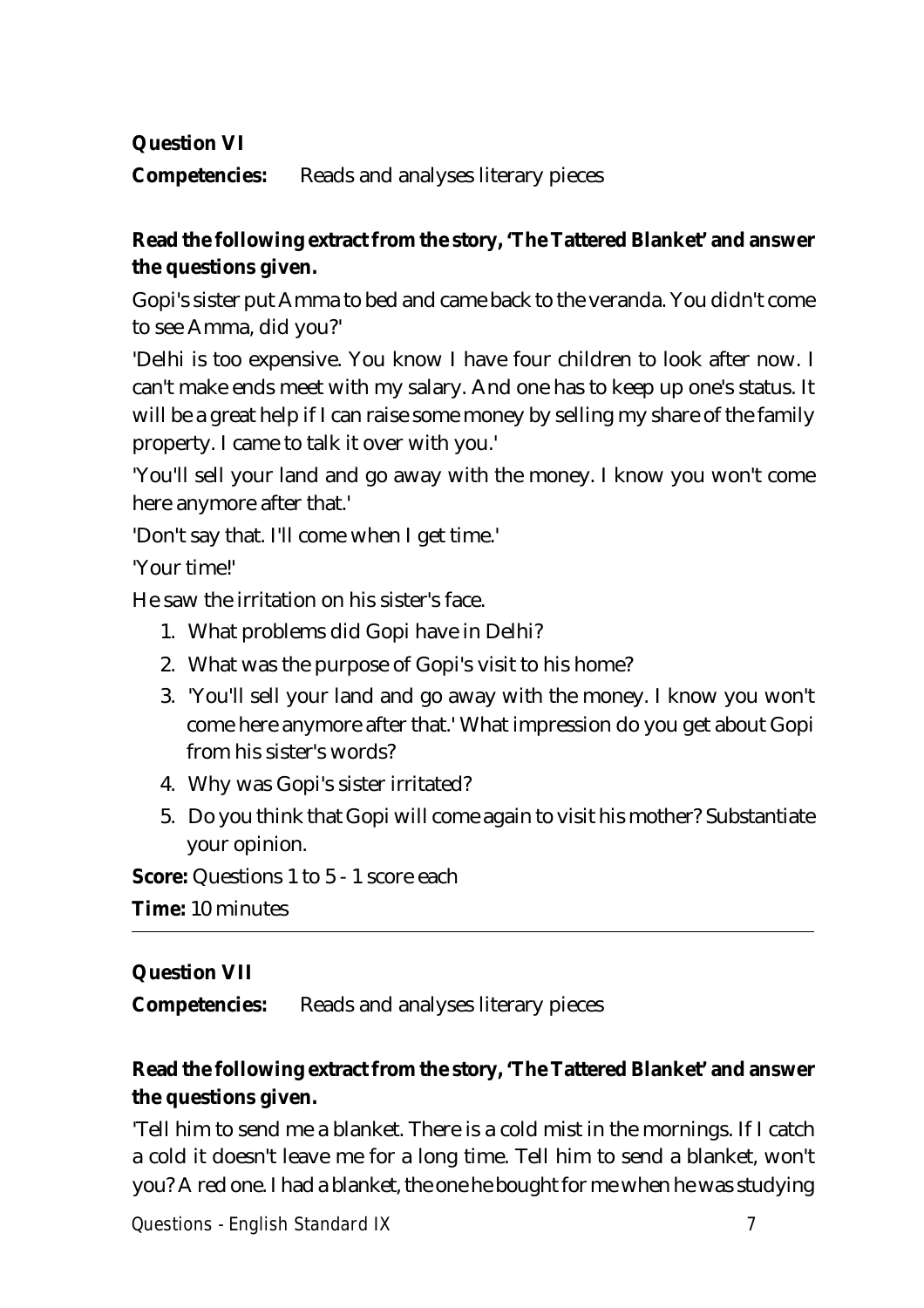in Madras. It is all tattered now, just a ball of knotted yarn. Tell him to send me a red blanket, will you?'

'I'll tell him,' he nodded.

'Please don't forget to tell him. The mist is not good for me. I think I'll stretch myself out for a bit. I have been sitting too long in the armchair. I have a pain in the neck.'

- 1. 'Tell him to send me a blanket.' Who is Amma referring to?
- 2. What does Amma want her son to do?
- 3. What promise does the son give his mother?
- 4. Why does Amma need a blanket now?
- 5. Do you think that Gopi will bring a red blanket for his mother? Why?

**Score:** Questions 1 to 5 - 1 score each

**Time:** 10 minutes

## **Unit 2 BREAKING BARRIERS**

#### **Question I**

**Competency:** Reads and analyses literary pieces

## **Read the following extract from the one act play, 'The Princess on the Road' and answer the questions given below.**

- PRINCESS: Where am I now? I must be twelve miles from home. And no one has known me! How I will laugh at Florimund! This is life! If I can do this once in every month I shall not mind the sentries and the banquets. Our good Florimund will find me an angel when I return. How he will laugh when he sees my dust and my rags! Can I get a coach from here, I wonder, to take me home? Where are all the people? This is like a village of the dead. I am thirsty. I will have a glass of milk and then one of these good villagers shall drive me home. Where are they all? Hoh! la la! (She calls loudly.)
- 1. The princess says, 'This is life!' What light does this statement throw on her life in the palace?
- 2. Who is Florimund?
- 3. Why does the princess think that Florimund will laugh at her?
- 4. Why does the princess think only about milk when she is thirsty?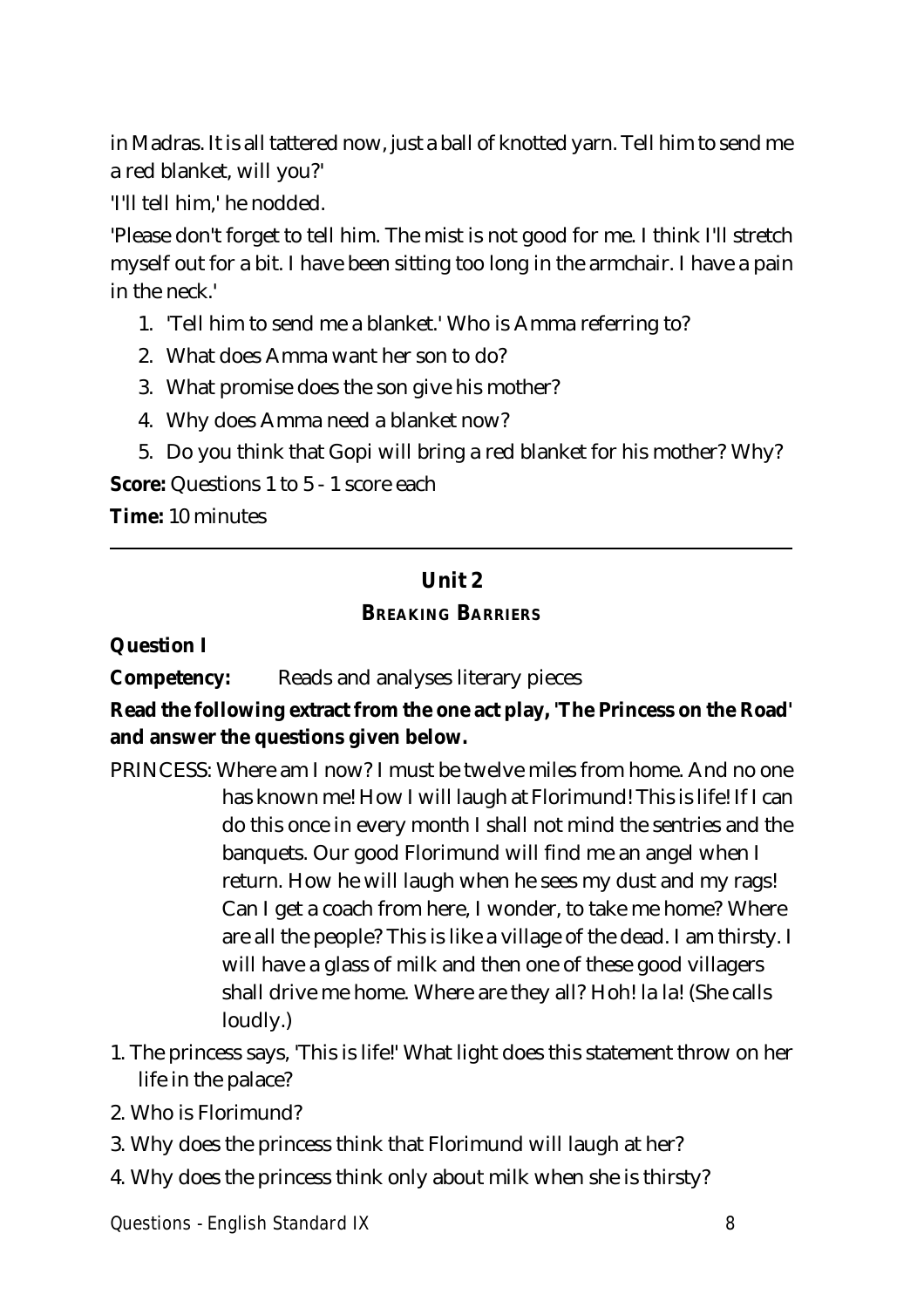5. 'This is like a village of the dead.' What made the princess say so? **Score:** Questions No. 1 to 5 - 1 score each **Time:** 10 minutes

## **Question II**

**Competency:** Reads and analyses literary pieces Uses vocabulary and language elements contextually

**Read the following extract from the one act play, 'The Princess on the Road' and answer the questions given below.**

- PRINCESS : Oh! I wanted an adventure; I left them all and borrowed a peasant girl's clothes. I came along the road, picking flowers…all alone… so free…. Then these set upon me and said I had stolen their things. I only took a little milk and bread and flowers. And they won't know who I am.
- JUGGLER (turning round and speaking very clearly): Good people, you do not know what you are doing. This is her Highness the Princess, the newly married wife of our illustrious Prince Florimund.
- 1. Why did the princess want adventure?
- 2. 'I left them all and borrowed a peasant girl's clothes.' What all things did the princess leave?
- 3. Why does the princess think that she did not steal anything?
- 4. 'Good people, you do not know what you are doing.' Is this a statement or a warning? Why?
- 5. Pick out one word from the extract which means 'very famous and much admired'.

**Score:** Questions No. 1 to 5 - 1 score each

**Time:** 10 minutes

## **Question III**

**Competency:** Reads and analyses literary pieces

## **Read the following extract from the memoir, 'Only Daughter' and answer the questions given below.**

I was/am the only daughter and *only* a daughter. Being an only daughter in a family of six sons forced me by circumstance to spend a lot of time by myself because my brothers felt it beneath them to play with a *girl* in public. But that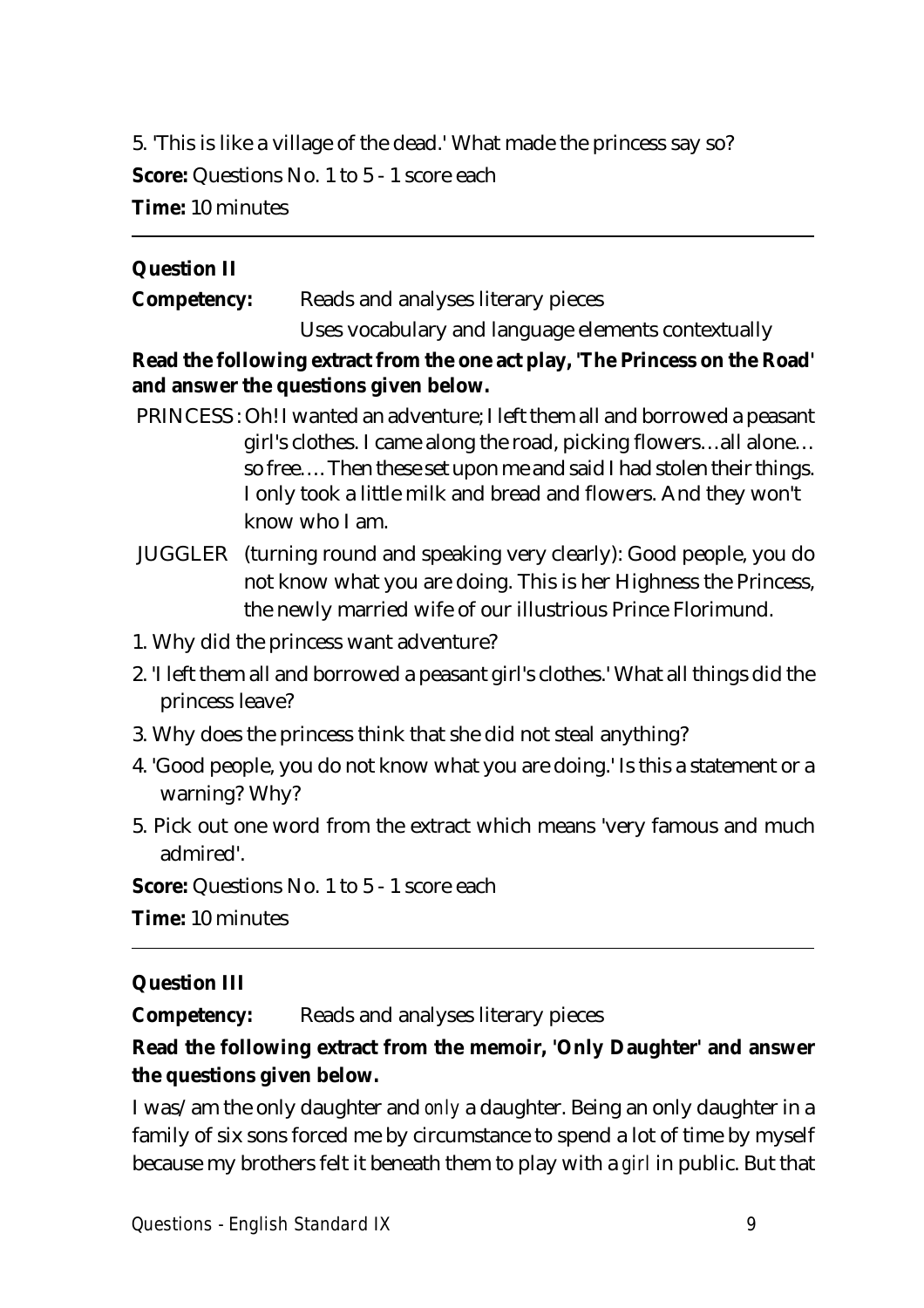aloneness, that loneliness, was good for a would-be writer-it allowed me time to think, to imagine, to read, and prepare myself.

- 1. Comment on the significance of the usage 'only daughter' and 'only a daughter' in the first line.
- 2. Why did the brothers not play with their sister?
- 3. How did the loneliness at home help her?
- 4. What according to the speaker is essential for a would-be writer?
- 5. Is being an only daughter in a family of six sons good or bad? Why?

**Score:** Questions No. 1 to 5 - 1 score each

**Time:** 10 minutes

## **Question IV**

**Competency:** Reads and analyses literary pieces

## **Read the following extract from the memoir, 'Only Daughter' and answer the questions given below.**

I went upstairs to my father's room. One of my stories had just been translated into Spanish and published in an anthology of Chicano writing, and I wanted to show it to him. Ever since he recovered from a stroke two years ago, my father likes to spend his leisure hours horizontally. And that's how I found him, watching a movie on television and eating rice pudding.

There was a glass filmed with milk on the bedside table. There were several vials of pills. And on the floor, one black sock and a plastic urinal that I didn't want to look at but looked at anyway. The singer on the TV was about to burst into song, and my father was laughing.

- 1. Why did the author go upstairs?
- 2. What does the author mean by 'spend leisure hours horizontally'?
- 3. What was the father doing when she saw him?
- 4. What does the passage tell you about the present condition of the father?
- 5. Why did she not want to look at the plastic urinal on the floor?

**Score:** Questions No. 1 to 5 - 1 score each

**Time:** 10 minutes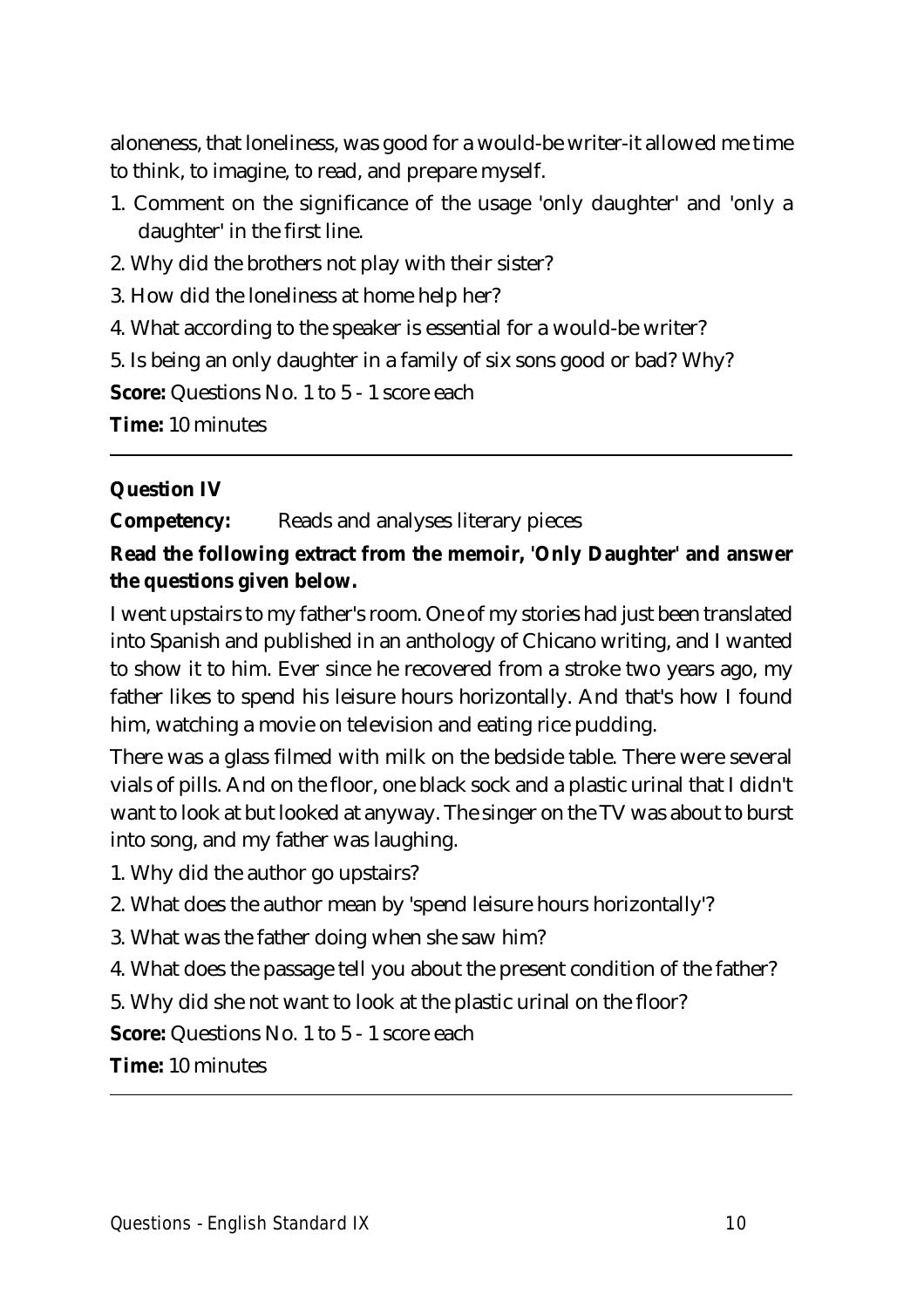## **Question V**

**Competency:** Reads and analyses literary pieces

## **Read the following extract from the memoir, 'Only Daughter' and answer the questions given below.**

I sat on the bed next to my father and waited. He read it very slowly. As if he were reading each line over and over. He laughed at all the right places and read lines he liked out loud. He pointed and asked questions: 'Is this So-andso?' 'Yes,' I said. He kept reading.

When he was finally finished, after what seemed like hours, my father looked up and asked: 'Where can we get more copies of this for the relatives?'

Of all the wonderful things that happened to me last year, that was the most wonderful.

- 1. What did the daughter wait for?
- 2. How did the father express his liking towards the lines he read?
- 3. Why did the father want to give copies of the book to relatives?
- 4. What according to the author was the most wonderful thing that happened the previous year?
- 5. Why does the author consider it to be the most wonderful thing?

**Score:** Questions No. 1 to 5 - 1 score each

**Time:** 10 minutes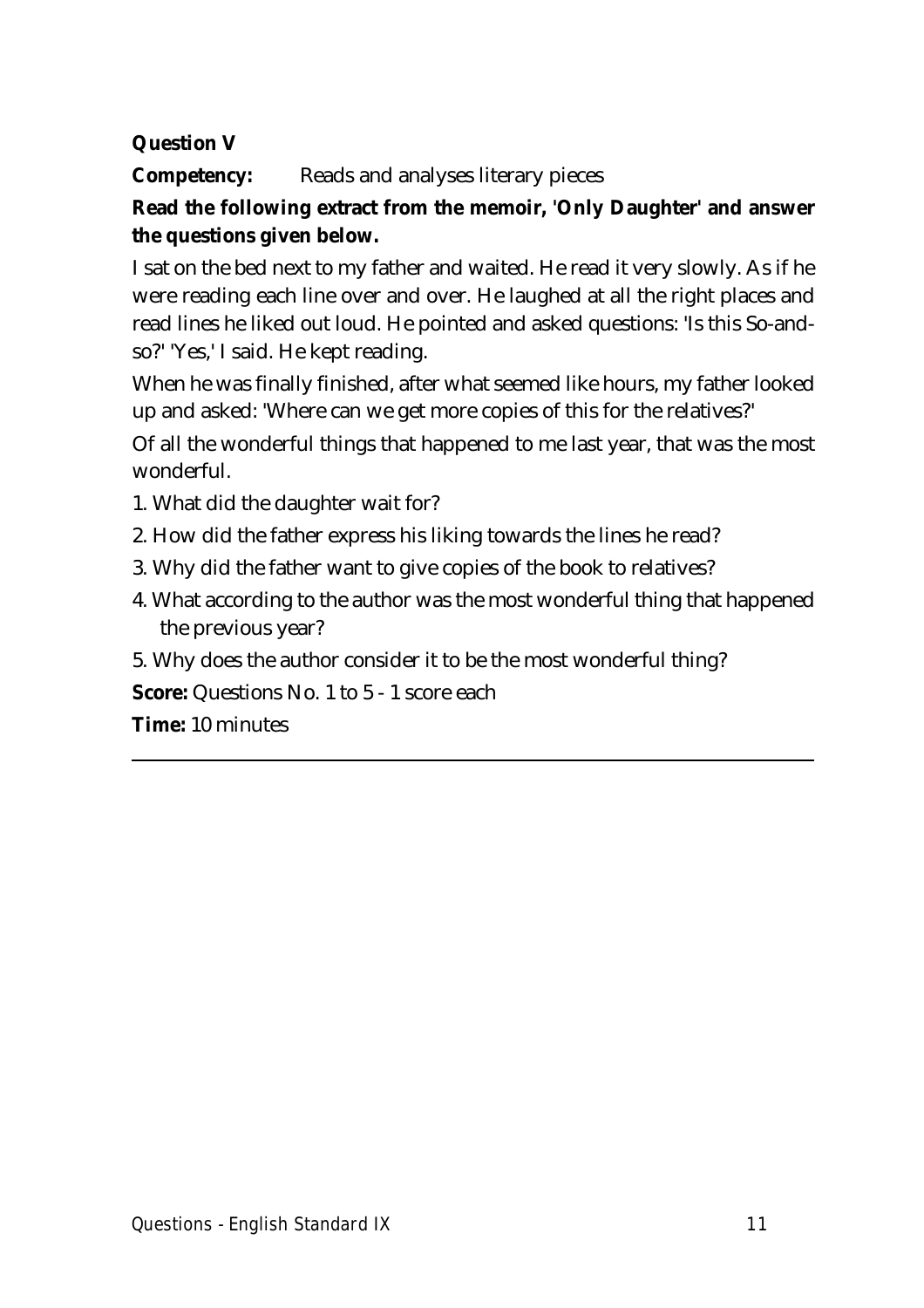## **2. Analysing Textual Poems**

## **Unit 1**

## **ROOTS**

## **Question I**

**Competencies:** Reads, analyses and appreciates the given poem Reads and identifies poetic craft

**Read the following stanza of the poem 'Those Winter Sundays' and answer the questions given.**

Sundays too my father got up early and put his clothes on in the blueblack cold, then with cracked hands that ached from labour in the weekday weather made banked fires blaze. No one ever thanked him.

- 1. Who are the two persons referred to here?
- 2. What does 'Sundays too' mean?
- 3. What do you understand about the life of the father from these lines?
- 4. Pick out a visual image from the stanza.

**Score:** Questions 1 to 4 - 1 score each

**Time:** 8 minutes

## **Question II**

**Competencies:** Reads, analyses and appreciates the given poem Reads and identifies poetic craft

**Read the following stanza of the poem 'Those Winter Sundays' and answer the questions given.**

I'd wake and hear the cold splintering, breaking.

When the rooms were warm, he'd call,

and slowly I would rise and dress,

fearing the chronic angers of that house

- 1. How did the rooms become warm?
- 2. Explain the expression 'chronic angers of the house'.
- 3. What is referred to by 'the cold splintering and breaking'?

**Questions - English Standard IX 12**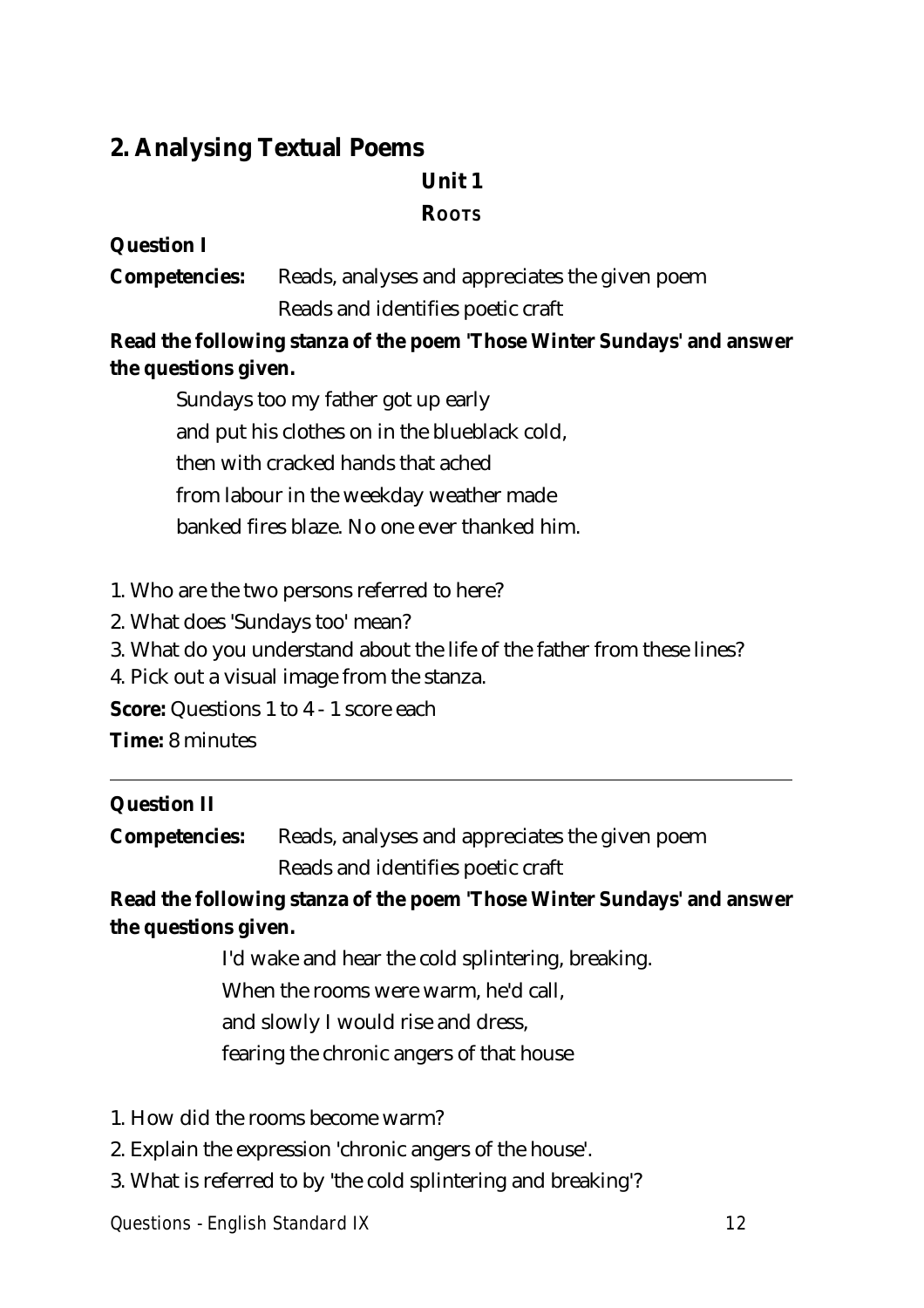4. Pick out an auditory image from the stanza. **Score:** Questions 1 to 4 - 1 score each **Time:** 8 minutes

#### **Question III**

**Competencies:** Reads, analyses and appreciates the given poem Reads and identifies poetic craft

## **Read the following stanza of the poem 'Those Winter Sundays' and answer the questions given.**

Speaking indifferently to him, who had driven out the cold and polished my good shoes as well. What did I know, what did I know of love's austere and lonely offices?

1. What does the father do for his son?

2. Comment on the relationship between the father and the son.

3. What is the mood of the last two lines of the stanza?

4. Explain the expression 'love's austere and lonely offices'.

**Score:** Questions 1 to 4 - 1 score each

**Time:** 8 minutes

#### **Question IV**

**Competencies:** Reads, analyses and appreciates the given poem

Reads and identifies poetic craft

## **Read the following stanza of the poem 'To My Nanny' and answer the questions given.**

Dear doting sweetheart of my childhood, Companion of my austere fate! In the lone house deep in the wild wood How patiently for me you wait. Alone beside your window sitting You wait for me and blame the clock, While, in your wrinkled hands, your knitting Fitfully falters to a stop.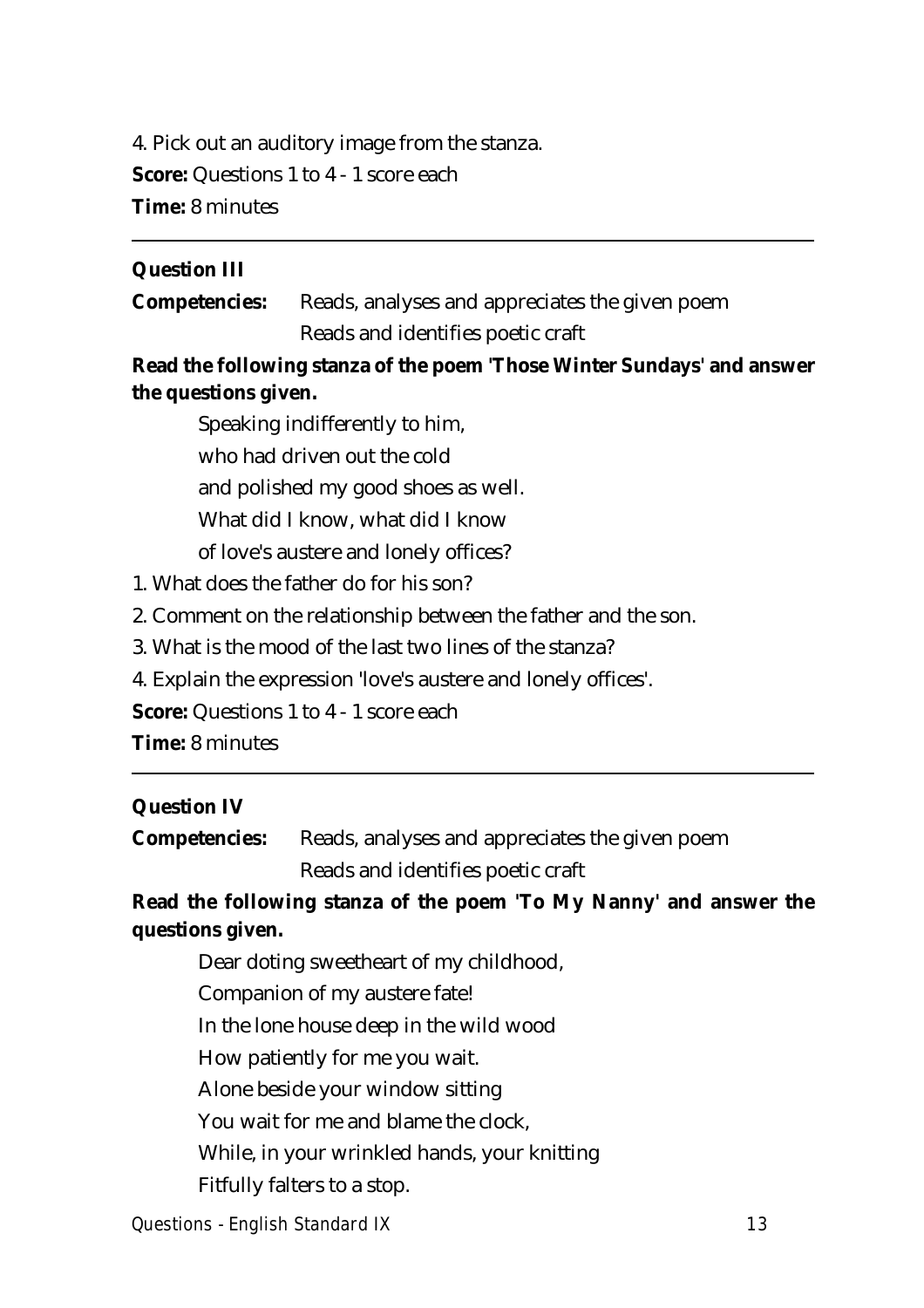1. Who is the speaker of the poem? 2. How does the speaker describe Nanny? 3. Where is the speaker's house situated? 4. Why does Nanny 'blame the clock'? **Score:** Questions 1 to 4 - 1 score each **Time:** 8 minutes

#### **Question V**

**Competencies:** Reads, analyses and appreciates the given poem Reads and identifies poetic craft

## **Read the following stanza of the poem 'To My Nanny' and answer the questions given.**

Beyond the crumbling gates the pinetrees Shadow the road you watch so well. Nameless forebodings, dark anxieties, Oppress your heart. You cannot tell What visions haunt you: Now you seem to See...

1. What may be some of the 'nameless forebodings' in Nanny's mind?

- 2. Who is responsible for putting Nanny in such a state?
- 3. Pick out an auditory image from these lines.

4. 'The pinetrees shadow the road' is highly suggestive. Explain.

**Score:** Questions 1 to 4 - 1 score each

**Time:** 8 minutes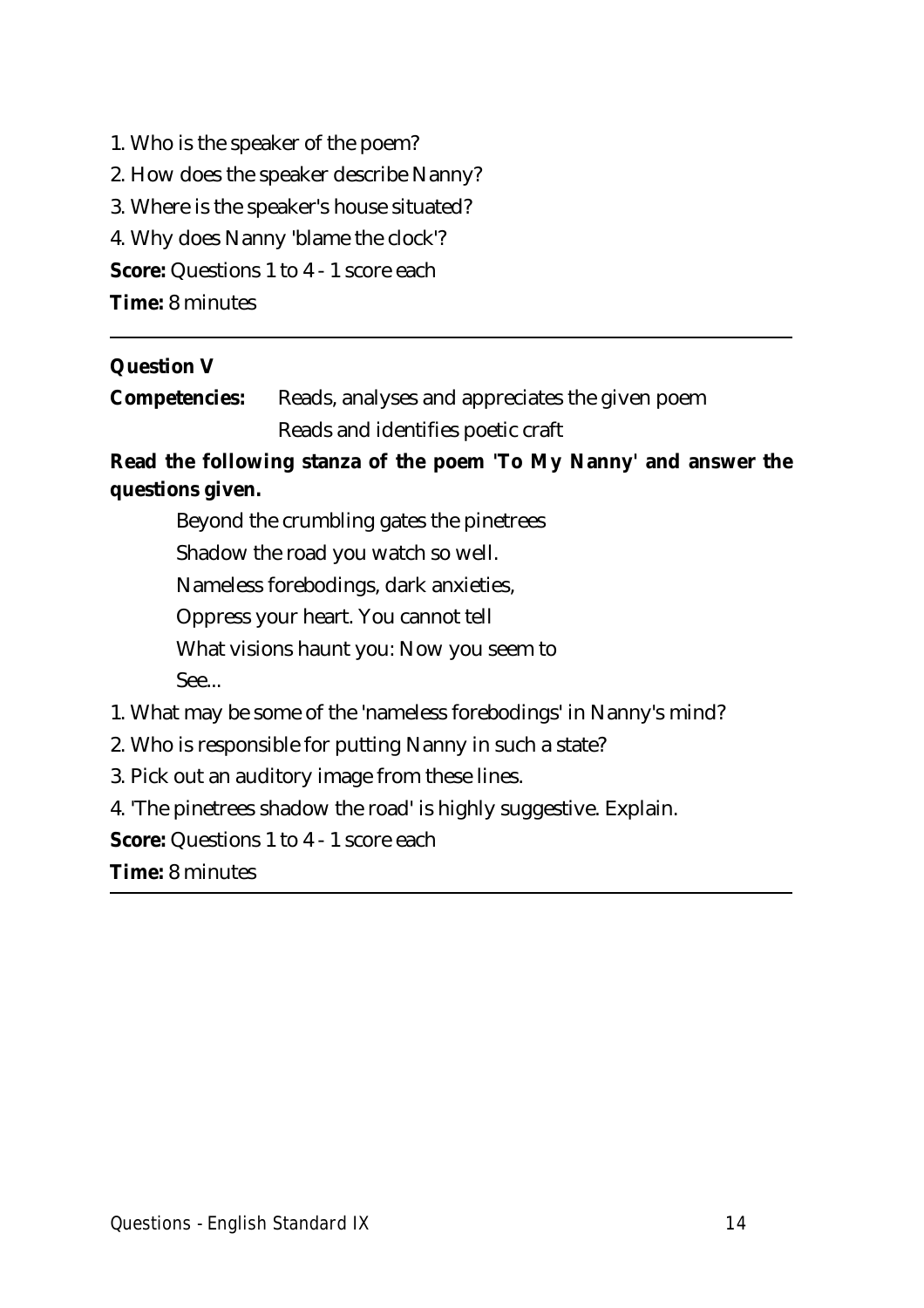#### **Unit 2**

#### **BREAKING BARRIERS**

#### **Question I**

**Competencies:** Reads, analyses and appreciates the given poem Reads and identifies poetic craft

**Read the following stanza of the poem 'Even Past Fifty' and answer the questions given below.**

> She's past fifty; yet she's still a little girl at heart, for whom the house is a doll's house, and running the household a childhood game.

1. What is the nature of woman described here?

2. Explain the expression 'the house is a doll's house'.

3. What is the duty people expect her to perform?

4. How does she perform her appointed duty?

**Score:** Questions No. 1 to 4 - 1 score each

**Time:** 8 minutes

## **Question II**

**Competencies:** Reads, analyses and appreciates the given poem Reads and identifies poetic craft

**Read the following stanza of the poem 'Even Past Fifty' and answer the questions given below.**

> She has travelled a long road; but her little feet are not yet fatigued. Catastrophes to her are still like the evil spirits in children's stories whom she fights with blades of grass; wipes the sweat from her brow; hits hard; sometimes wins, sometimes loses, her sword broken.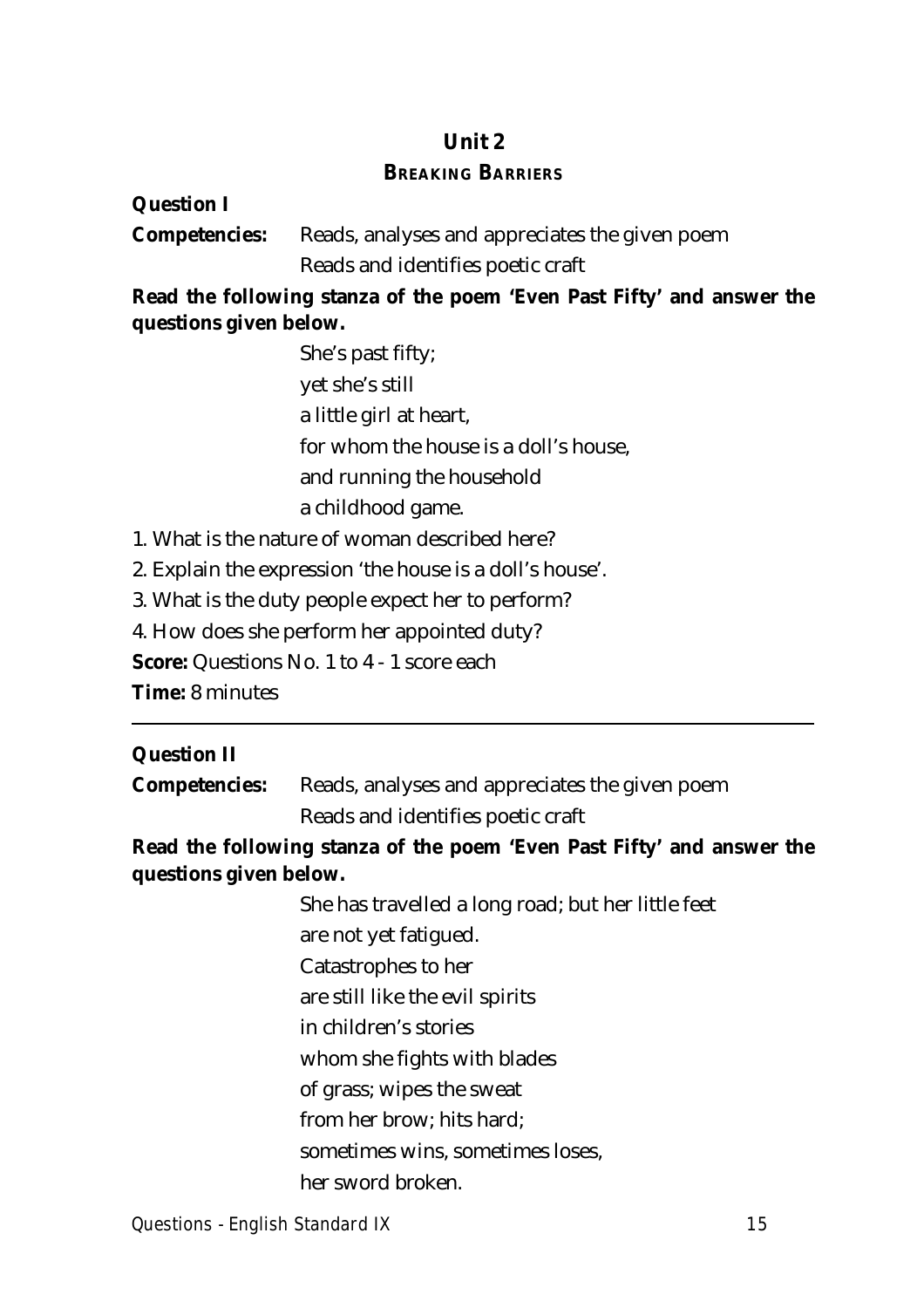i. Explain the expression 'travelled a long road'.

ii. Identify an instance of simile used in the stanza.

iii. How does she fight against evil spirits?

iv. Do you think she stops fighting when her sword is broken? Justify your answer.

**Score:** Questions No. 1 to 4 - 1 score each

**Time:** 8 minutes

#### **Question III**

| <b>Competencies:</b> Reads, analyses and appreciates the given poem |
|---------------------------------------------------------------------|
| Reads and identifies poetic craft                                   |

**Read the following stanza of the poem 'Even Past Fifty' and answer the questions given below.**

| Difficult questions                                      |  |  |
|----------------------------------------------------------|--|--|
| she has simplified for herself;                          |  |  |
| fitted the tangle                                        |  |  |
| into a simple frame;                                     |  |  |
| on her face                                              |  |  |
| she has made distaste smile,                             |  |  |
| like moonlight that makes everything smooth.             |  |  |
| But sometimes totally in despair,                        |  |  |
| a flower crumpled in a fist, she                         |  |  |
| rises again, smiles, or sings to herself,                |  |  |
| though hers is not a musical voice.                      |  |  |
| 1. How does the woman overcome her hardships?            |  |  |
| 2. Pick out an instance of simile from the stanza.       |  |  |
| 3. What is her state equated with?                       |  |  |
| 4. What may be the reason for her 'not a musical voice'? |  |  |
| <b>Score:</b> Questions No. 1 to 4 - 1 score each        |  |  |
| <b>Time:</b> 8 minutes                                   |  |  |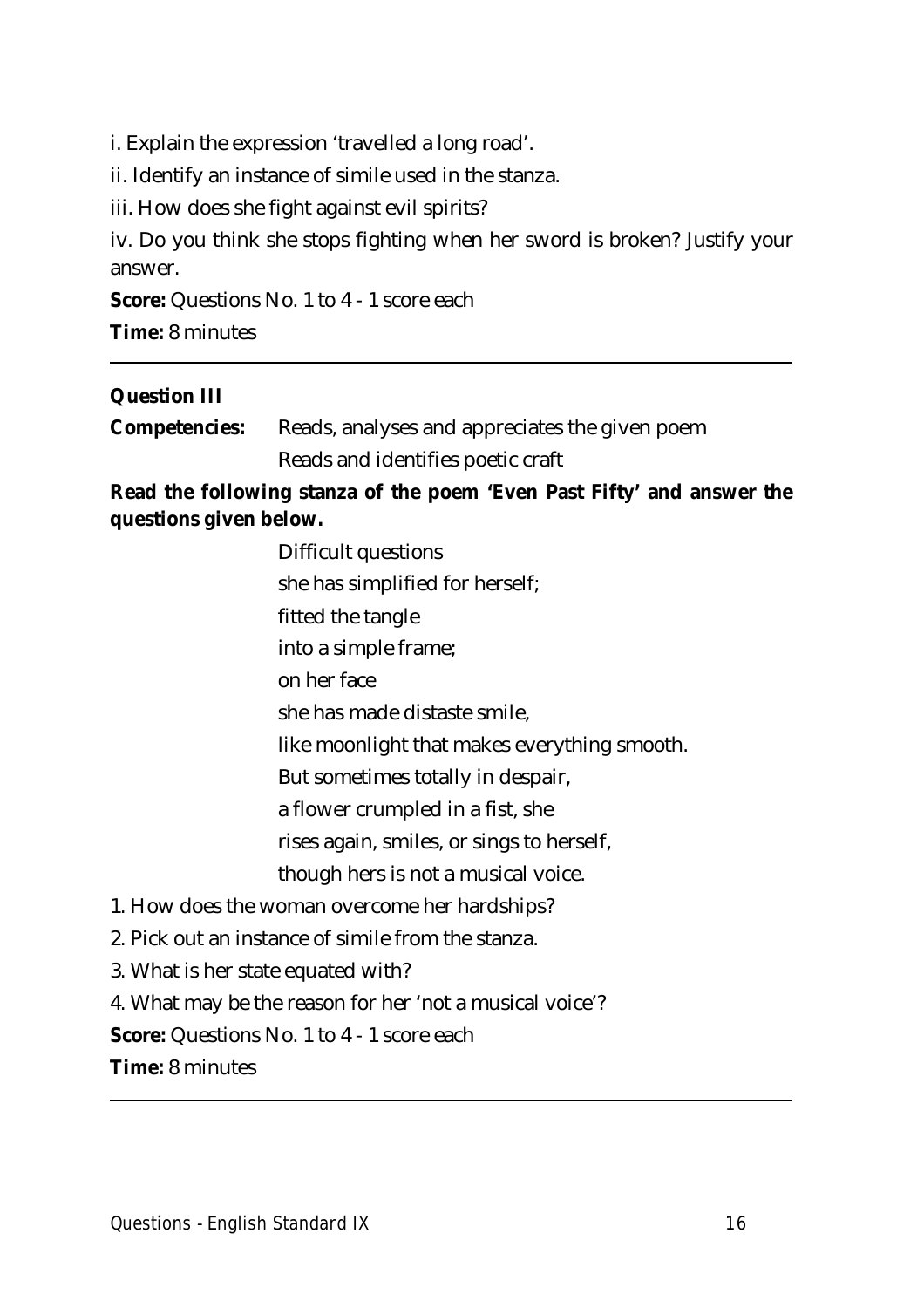## **Question IV**

**Competencies:** Reads, analyses and appreciates the given poem Reads and identifies poetic craft

**Read the following stanza of the poem 'Even Past Fifty' and answer the questions given below.**

> I saw her the other day after a long time; she talked with her usual, irrepressible intensity; but I, for the first time, noted the hair fast becoming white, noted, for the first time, and with a pang, the hollowness of the froth rising above the stream of her life.

- 1. Who are the two persons referred to in the stanza?
- 2. What change does the speaker find in the woman?
- 3. What is the feeling of the speaker on seeing her?
- 4. What is her white hair equated with?

**Score:** Questions No. 1 to 4 - 1 score each

**Time:** 8 minutes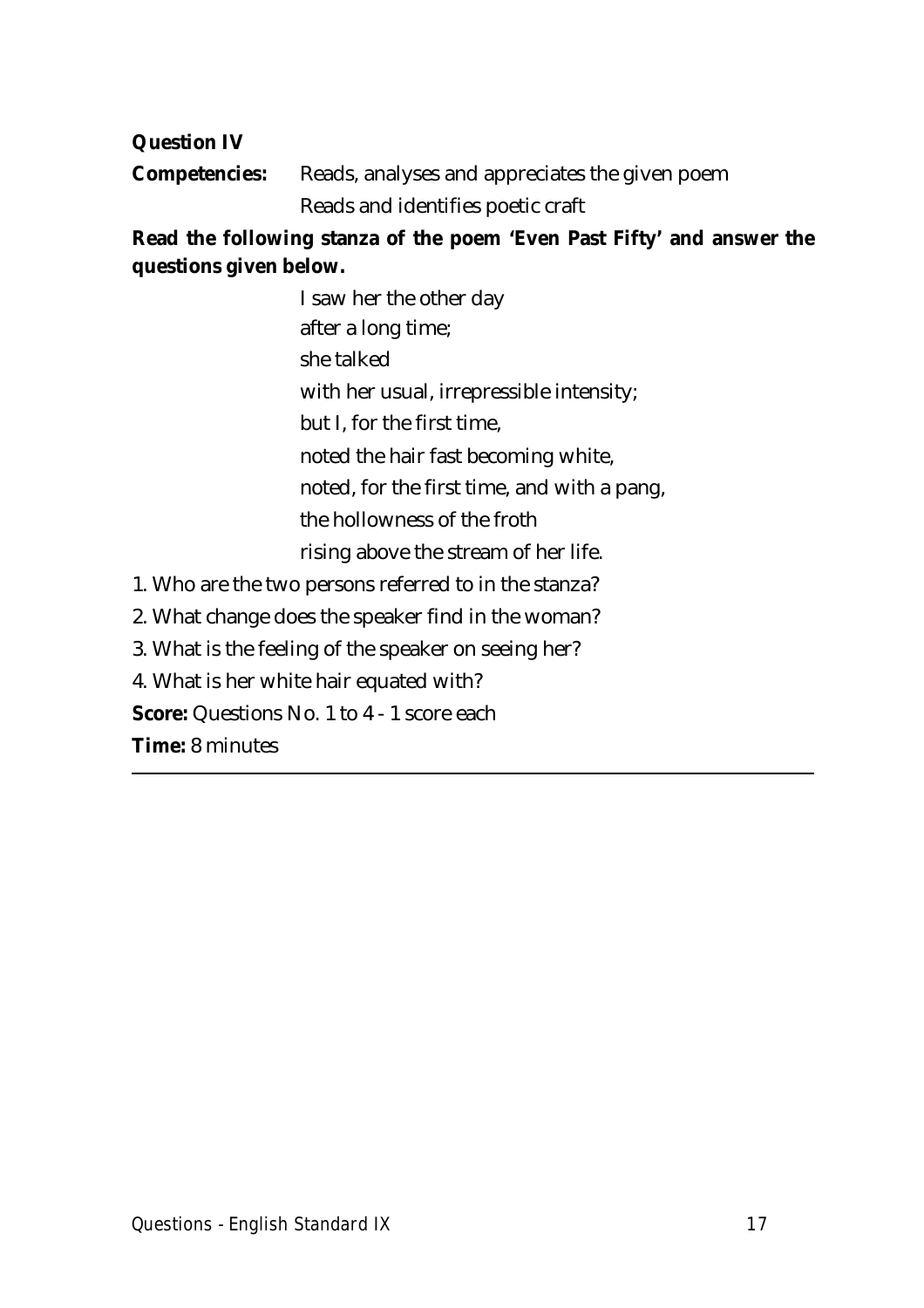## **3. Analysing Unfamiliar Passages**

## **Question I**

**Competencies:** Reads and analyses unfamiliar text

## **Here is a sad letter written by an Asiatic Lion to Aristotle. Read the letter and answer the questions that follow.**

## **Dear Aristotle,**

Please help us lions! I never imagined we, hailed in fables and folktales as the 'King of the Jungle', would be in such a sorry state in India today. We are kings no more; we have no kingdom.

Life would have been smooth if man hadn't invented spears and guns. The cruel sport of men reduced our number to just 20. The Gir forests and the adjoining area in Gujarat are our only home. That too is shrinking. We are evicted!

We need a safe home somewhere now. Would people and their Governments put their difference aside and help us? Please, hear us!

## **Asiatic Lion**

- 1. What prompted the Asiatic Lion to write a letter to Aristotle?
- 2. What position do lions hold in fables and folktales?
- 3. 'We are evicted'! Why does the lion say so?
- 4. How is man responsible for the present condition of the Asiatic lions?
- 5. What is the plea of the Asiatic Lion to the people and the Government?

**Score:** Questions 1 to 5 - 1 score each

**Time:** 8 minutes

## **Question II**

**Competencies:** Reads and analyses unfamiliar text

## **Read the following passage and answer the questions that follow.**

Slap! Swat! How do annoying mosquitoes find you? Is it your wonderful personality or is it something else which attracts them? And why are you so rarely able to swat them before they fly off to another feast?

There are about 3,500 species of mosquitoes in the world. The word 'mosquito' means 'little fly' in Portuguese. Mosquitoes have wings with scales. These tiny scales help eliminate the effects of friction. This helps the mosquitoes skim

**Questions - English Standard IX 18**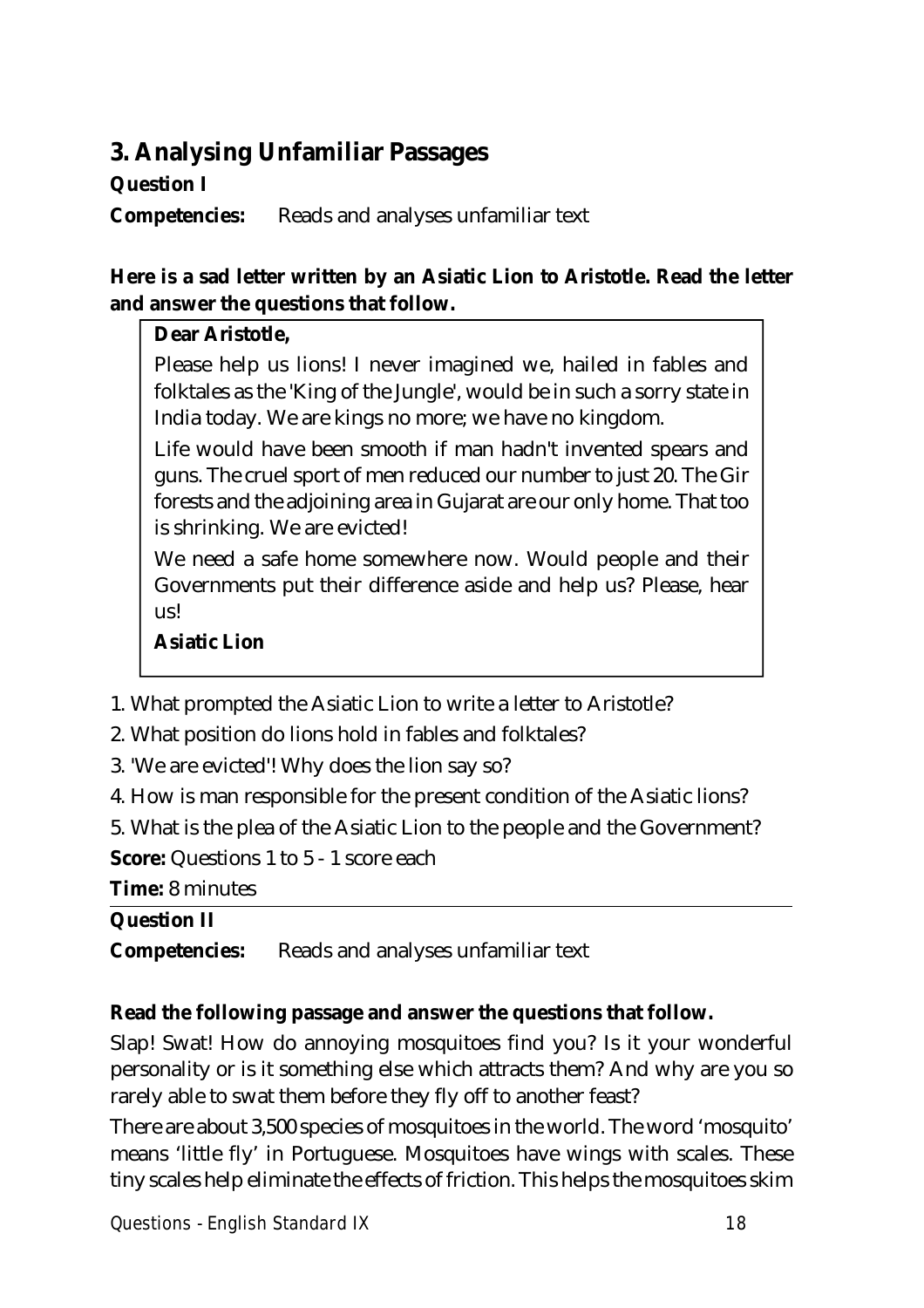quickly and efficiently through the air, making them almost impossible to swat. The familiar high-pitched, annoying buzz of the mosquito comes from the sound of its wings beating 600 times per second! Do you know that it is the female mosquitoes which bite you? Mosquitoes seek out warmth and movement -- both properties of human beings and other animals. They also seek carbon dioxide, which is exhaled by humans and other animals. So while it is not exactly your wonderful personality which attracts them, the social activities of conversation and laughter -- which involve movement and the exhalation of carbon dioxide -- are what attract these annoying little insects!

- 1. What do you do when you find an annoying mosquito?
- 2. What does the word 'mosquito' mean?
- 3. Why are we unable to swat mosquitoes easily?
- 4. Why are mosquitoes described as 'annoying'?
- 5. What attracts these little insects most to you your personality or something else?

**Score:** Questions 1 to 5 - 1 score each

**Time:** 10 minutes

| <b>Question III</b> |                                                         |
|---------------------|---------------------------------------------------------|
|                     | <b>Competencies:</b> Reads and analyses unfamiliar text |

The beasts of the forest gave a splendid entertainment at which the Monkey stood up and danced. His performance delighted one and all. This won him great applause from the audience. The Camel, envious of the praises showered on the Monkey decided to win the favour of the audience. He proposed to dance for their amusement. He turned out to be laughing stock and the angry audience drove him out of the assembly. The camel finally understood that it is stupid to mimic others.

- 1. Give an appropriate title to the passage.
- 2. How did the Monkey entertain the audience?
- 3. Why was the Camel envious?

4. 'He proposed to dance for their amusement.' Substitute another word for 'amusement'

5. What message do you get from this story?

**Score:** Questions 1 to 5 - 1 mark each

**Time:** 8 minutes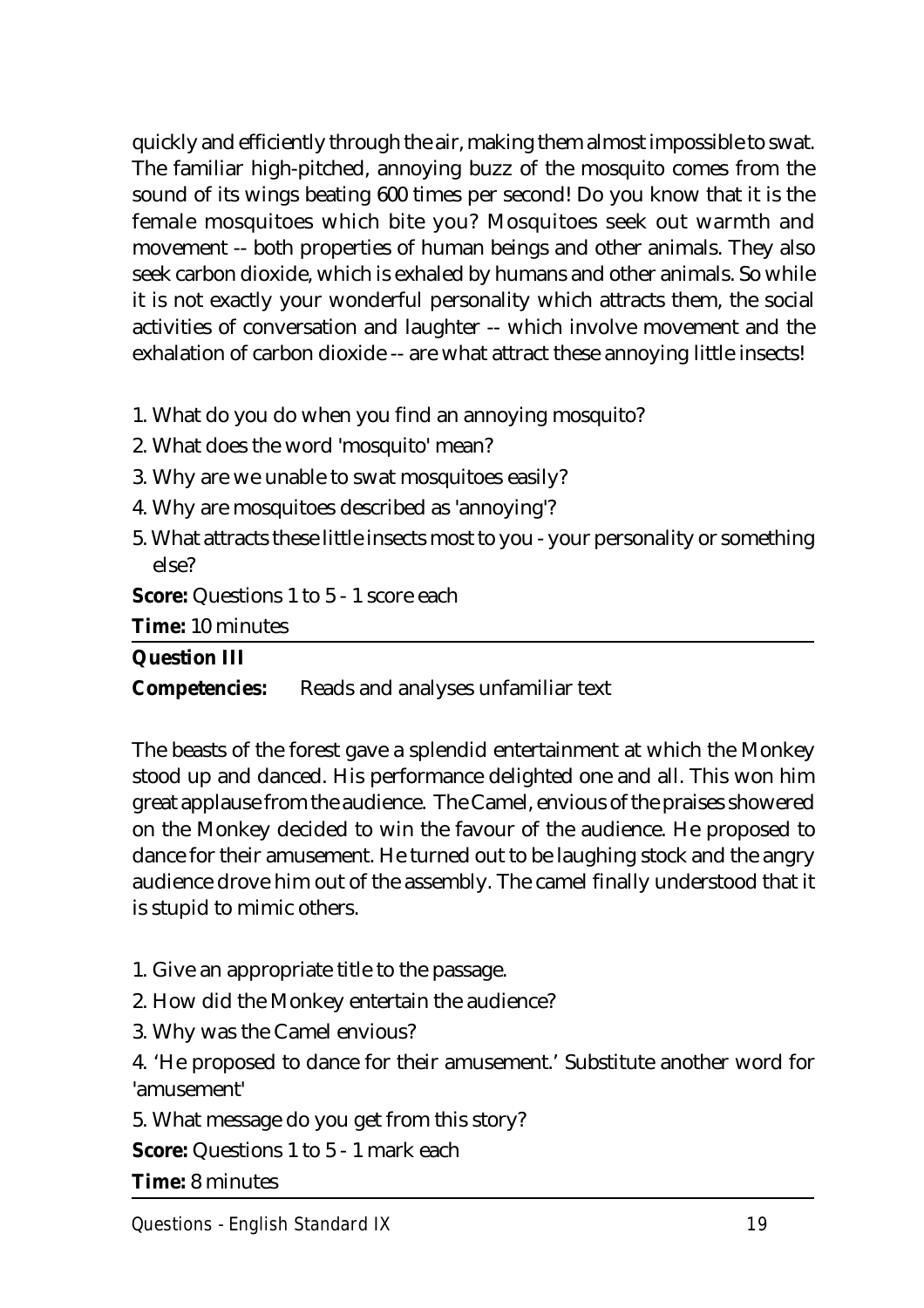## **4. Constructing Discourses**

## **Unit 1 ROOTS**

## **Question I**

**Competencies:** Constructs narratives based on incidents

Makes use of the features of writing a good narrative

Samuel returns to New York after his brief stay with his parents. His friends in New York are eager to hear the story of his village Lentshin from him.

Samuel begins his narration like:

'The very first day of my visit itself was quite funny... '

Complete the **narrative** in about 120 words.

(**Hints:** first day at home in Lentshin - meeting father and mother - visit of neighbours - visit to the synagogue - Lentshin without change - helps mother in preparing Sabbath - the way parents kept money he sent - plans to spend the money - Lentshin needs nothing)

**Score:** 7

**Time:** 15 minutes

| <b>Question II</b>      |  |                                                                                                                                                                         |
|-------------------------|--|-------------------------------------------------------------------------------------------------------------------------------------------------------------------------|
| <b>Competencies:</b>    |  | Prepares write-up based on the hints provided                                                                                                                           |
|                         |  | Makes use of the features of a good write-up                                                                                                                            |
|                         |  | Here is a piece of dialogue from the story 'The Son from America'. Read it.                                                                                             |
|                         |  | Samuel : What will happen to the money?                                                                                                                                 |
|                         |  | Berl : You take it.                                                                                                                                                     |
|                         |  | This dialogue is a clue to the theme of the story. Prepare a write-up<br>substantiating this observation on the basis of your reading of the story.                     |
| children, not money)    |  | ( <b>Hints:</b> forty years of life in America - aged parents alone at home - young men<br>leaving Lentshin seeking better career - parents need love and care of their |
| <b>Score: 7</b>         |  |                                                                                                                                                                         |
| <b>Time:</b> 15 minutes |  |                                                                                                                                                                         |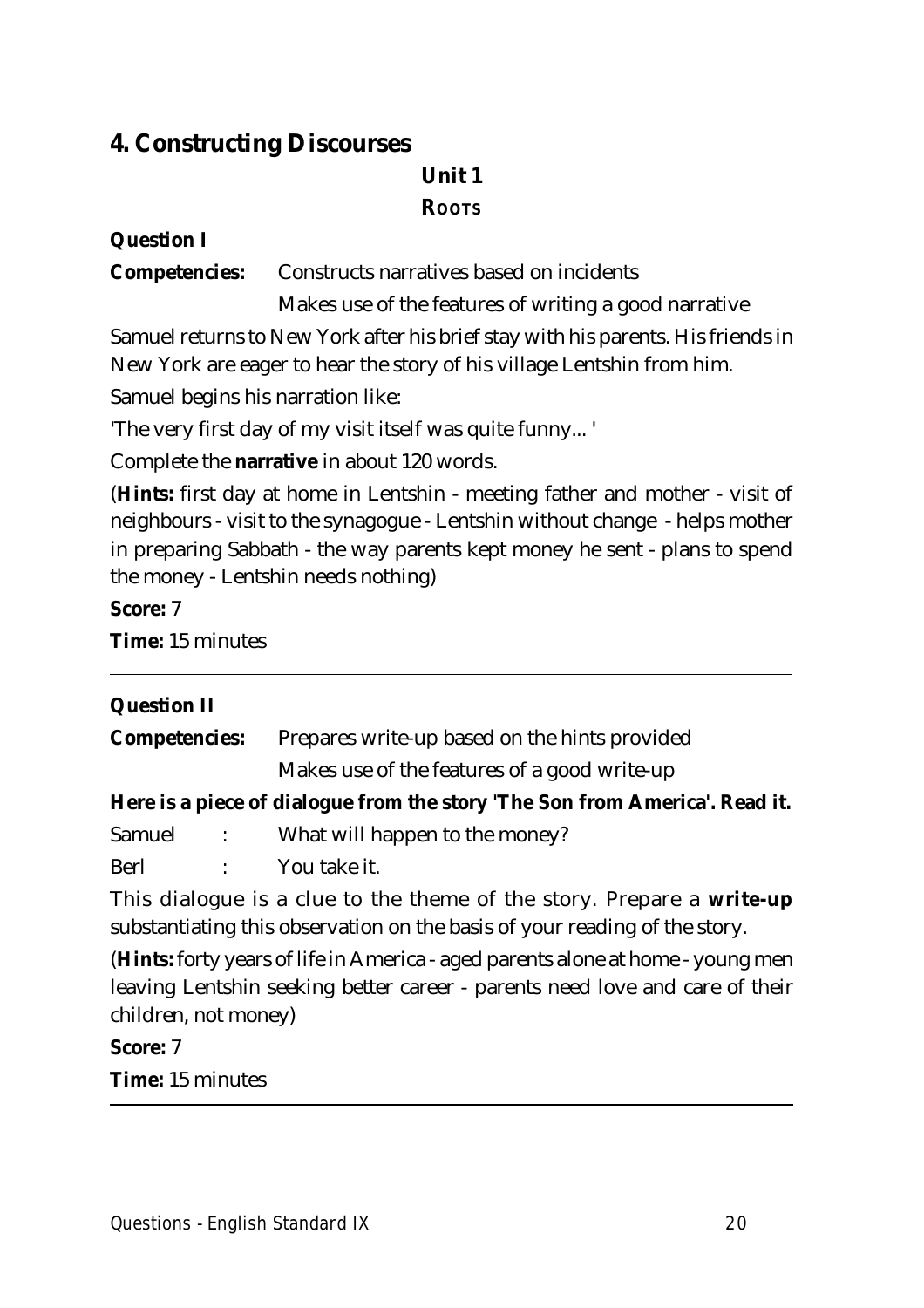## **Question III**

**Competencies:** Prepares write-up based on the hints provided Makes use of the features of a good write-up

You have seen the sad state of the two mothers in the short stories, 'The Tattered Blanket' and 'The Son from America'. Whose state, according to you, is more pathetic?

Prepare a **write-up** comparing the two characters by citing instances from the stories.

(**Hints:** Samuel forty years in America - Gopi in Delhi - aged parents at home seeking love and care of their children - Gopi's mother in state of forgetfulness - Berlcha old and weak)

**Score:** 7

**Time:** 15 minutes

## **Question IV**

**Competencies:** Prepares write-up based on the hints provided

Makes use of the features of a good write-up

Samuel and Gopi, the characters in the short stories 'The Son from America' and 'The Tattered Blanket' had to leave their parents and migrate to other places to earn a living. But their parents really miss their love and care. Do you justify the sons in neglecting their parents? Who do you think is a better son to his parents? Why? Prepare a **write-up** in about 120 words.

(**Hints:** Samuel forty years in America - Gopi in Delhi - not caring their aged parents at home - Gopi forgets to buy a blanket for her mother - Samuel brings presents and money - nobody needs them - Gopi finds relief in his mother's state)

## **Score:** 7

**Time:** 15 minutes

## **Question V**

**Competencies:** Prepares diary entry reflecting one's feelings and emotions Makes use of the features of a diary entry

Samuel had big plans when he reached Lentshin. To his astonishment, the villagers needed nothing. He never expected such a reaction from their part. Imagine that he expressed his feelings in his diary. Write the likely **diary entry** of Samuel in about 60 words.

## **Score:** 5

**Time:** 10 minutes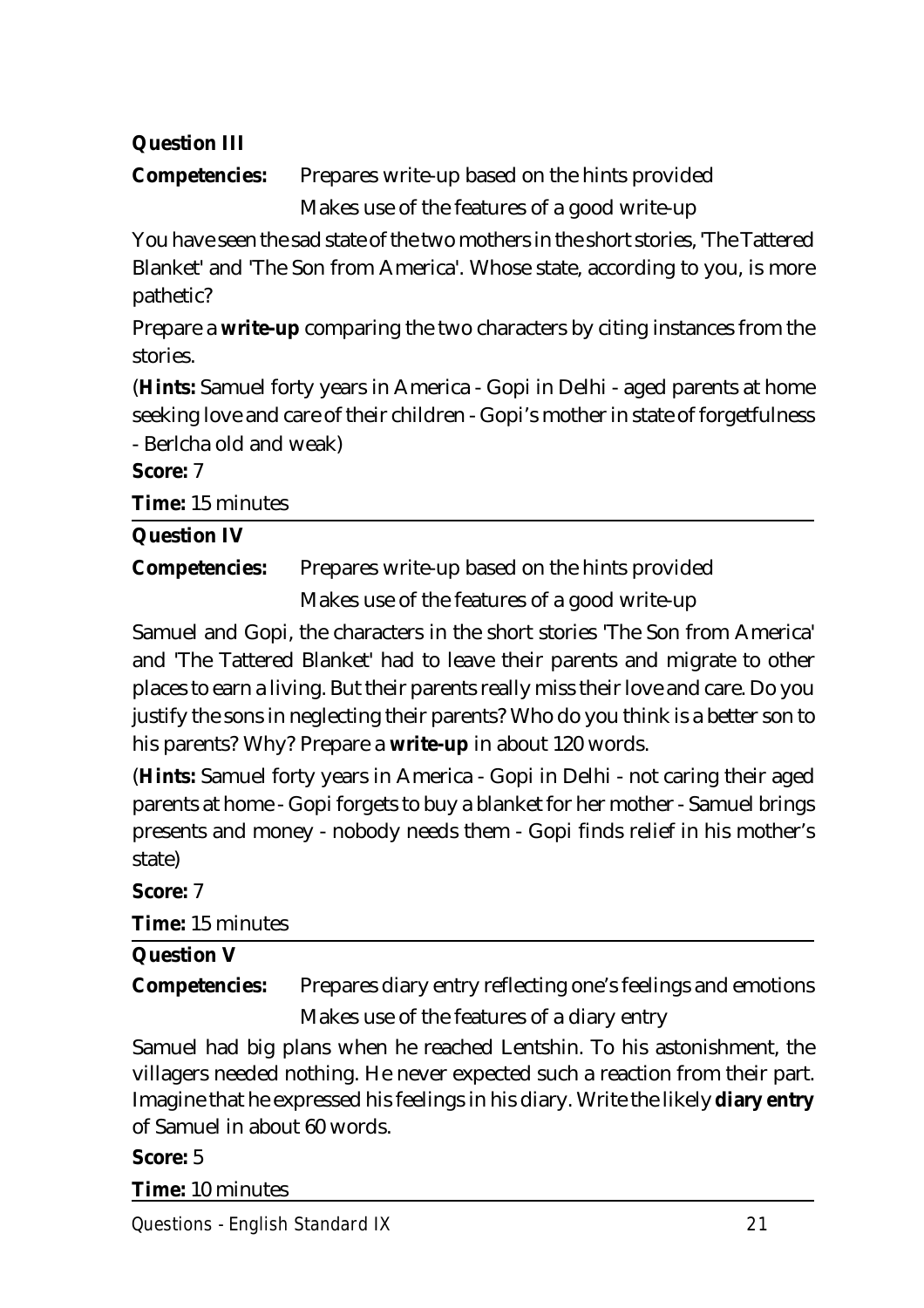## **Question VI**

## **Competencies:** Drafts letters

Makes use of the features of a letter

Every month, the Lentshin letter carrier brought old Berl a money order and a letter. Berl and Berlcha could not read the letter because it was written in English. What would Samuel write in his letter to his parents? Imagine and write the likely **letter** Samuel wrote to his parents.

#### **Score:** 6

**Time:** 12 minutes

## **Question VII**

**Competencies:** Constructs narratives based on incidents Makes use of the features of writing a good narrative

Once in a while when Berl came home from the synagogue, he brought news to his wife. Berlcha listened and shook her head.

**Narrate** one such possible instance in about 60 words.

**Score:** 5 **Time:** 10 minutes

## **Question VIII**

**Competencies:** Prepares diary entry reflecting one's feelings and emotions Makes use of the features of a diary entry

'The next day after the Sabbath, Samuel went for a walk across the market place. He had a desire to talk to someone, but the whole of Lentshin was asleep.' What would his thoughts be?

Record his thoughts in the form of a **diary entry**.

#### **Score:** 5

**Time:** 10 minutes

#### **Question IX**

**Competencies:** Prepares conversation relevant to the context

Makes use of the features of a conversation

Samuel reached his home after forty years. Seeing Berlcha, he told, 'Mother, it's me, your son Samuel-Sam.' Berlcha cackled like a hen and cried out, 'My son!' But their conversation was interrupted by the entry of Berl. If they continued their conversation, how would it be like?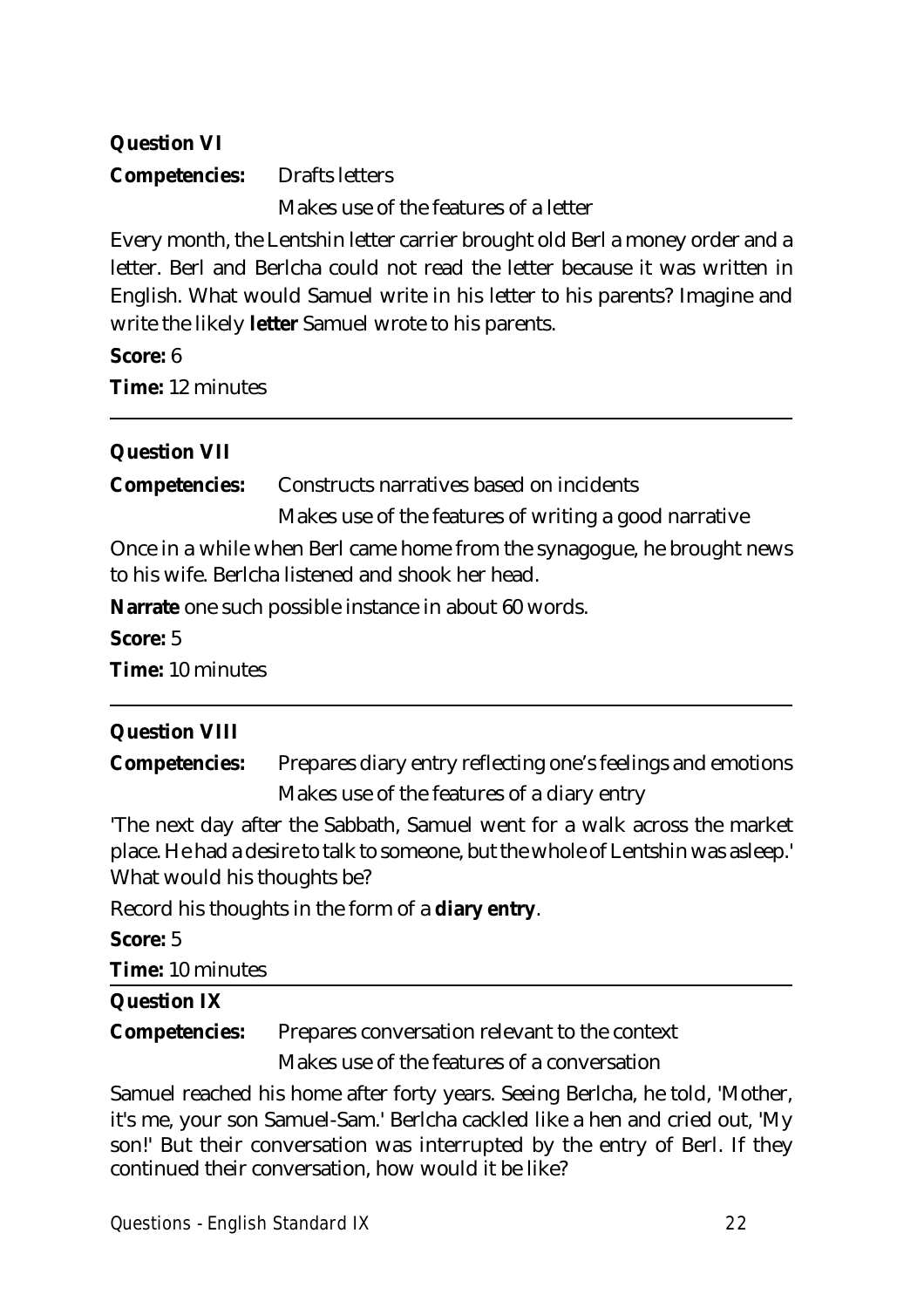|                                                                       |                                             | Write the likely conversation. Write at least four exchanges.                                                                                     |
|-----------------------------------------------------------------------|---------------------------------------------|---------------------------------------------------------------------------------------------------------------------------------------------------|
| Score: 4                                                              |                                             |                                                                                                                                                   |
| <b>Time:</b> 8 minutes                                                |                                             |                                                                                                                                                   |
| <b>Question X</b>                                                     |                                             |                                                                                                                                                   |
| <b>Competencies:</b><br>Prepares conversation relevant to the context |                                             |                                                                                                                                                   |
|                                                                       |                                             | Makes use of the features of a conversation                                                                                                       |
|                                                                       |                                             | The neighbours had heard the good news that Berl's son had arrived from<br>America and they came to greet him.' They were eager to talk with him. |
| Write at least four exchanges.                                        |                                             | Construct the possible <b>conversation</b> one of the neighbours had with Samuel.                                                                 |
| Score: 4                                                              |                                             |                                                                                                                                                   |
| <b>Time:</b> 8 minutes                                                |                                             |                                                                                                                                                   |
| <b>Question XI</b>                                                    |                                             |                                                                                                                                                   |
| <b>Competencies:</b>                                                  | Prepares profile based on the details given |                                                                                                                                                   |
|                                                                       |                                             | Makes use of the features of a good profile                                                                                                       |
|                                                                       |                                             | Here are a few biographical details of Samuel, the protagonist of the story<br>'The Son from America'. Read them and prepare a profile of Samuel. |
| Name                                                                  |                                             | Samuel                                                                                                                                            |
| Age                                                                   |                                             | 55                                                                                                                                                |
| Place of birth                                                        |                                             | Lentshin, Poland                                                                                                                                  |
| <b>Parents</b>                                                        |                                             | Father - Berl, Mother - Berlcha                                                                                                                   |
| Occupation                                                            |                                             | <b>Baker in New York</b>                                                                                                                          |
| Other details                                                         |                                             | Lived in exile for 40 years, became a<br>millionaire, has plans to help his villagers                                                             |
| Score: 6                                                              |                                             |                                                                                                                                                   |
| <b>Time:</b> 12 minutes                                               |                                             |                                                                                                                                                   |
| <b>Question XII</b>                                                   |                                             |                                                                                                                                                   |
| <b>Competencies:</b>                                                  | Describes a place                           |                                                                                                                                                   |

Makes use of the features of a description

## **A description about Lentshin is given. Read it.**

The village of Lentshin was tiny. It was surrounded by little huts with thatched roofs or shingles green with moss. The chimneys looked like pots. Between the huts there were fields, where the owners planted vegetables or pastured their goats.

Prepare a **description** of your native place.

**Score:** 4

**Time:** 8 minutes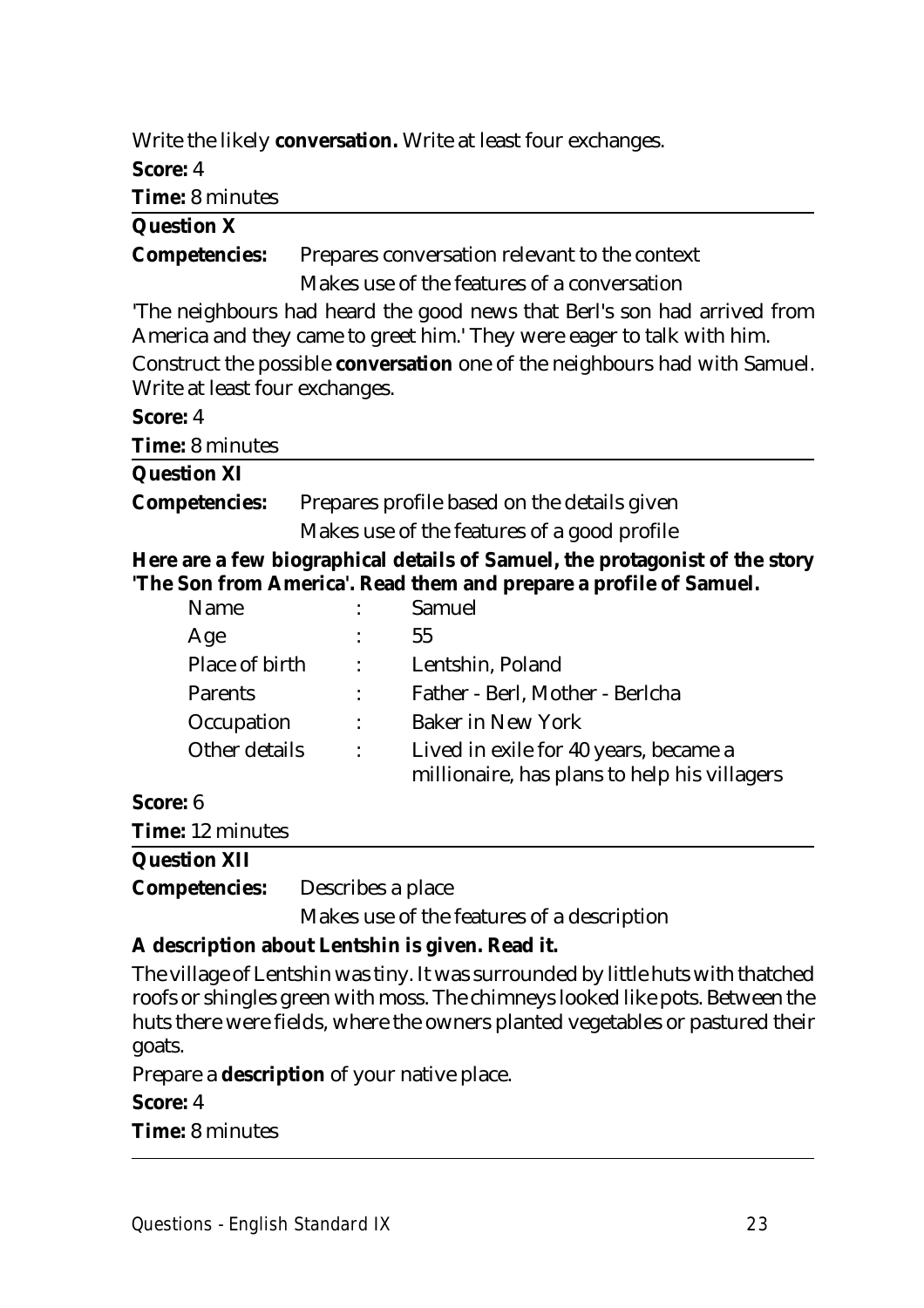## **Unit 2 BREAKING BARRIERS**

#### **Question I**

**Competencies:** Prepares write-up based on the hints provided

Makes use of the features of a good write-up

## **Here is an observation by a villager about the princess from the play, 'The Princess on the Road'.**

'Without a shoe! And in rags! The Princess!'

On the basis of your reading of the play, do you think appearance has a crucial role in judging people?

Prepare a brief **write-up** in about 120 words.

(**Hints:** Princess dusty and in rags - torn edge of the skirt - with a shoeless foot - hair like a pigtail - tied with cotton handkerchief - villagers take her as a vagabond - no one believes her)

**Score:** 7

**Time:** 15 minutes

## **Question II**

**Competencies:** Prepares diary entry reflecting one's feelings and emotions Makes use of the features of a diary entry

After returning to the palace, the Princess records all that happened in the eventful day of her encounter with the villagers.

Attempt her likely **diary entry** in about 120 words.

(**Hints:** her day with the villagers - entering a cottage - taking bread and milk - quarrel with villagers - juggler's attempt to convince the villagers - sings dances - juggles apples - everyone spellbound - back to palace)

**Score:** 7

**Time:** 15 minutes

## **Question III**

**Competencies:** Prepares announcements

Makes use of the features of an announcement

Florimund was shocked when he came to know about the missing of the Princess. He announced that any person helping to find out the princess would be rewarded properly. The royal soldiers set out announcing the matter. Attempt a brief announcement in three or four sentences.

## **Score:** 4

**Time:** 7 minutes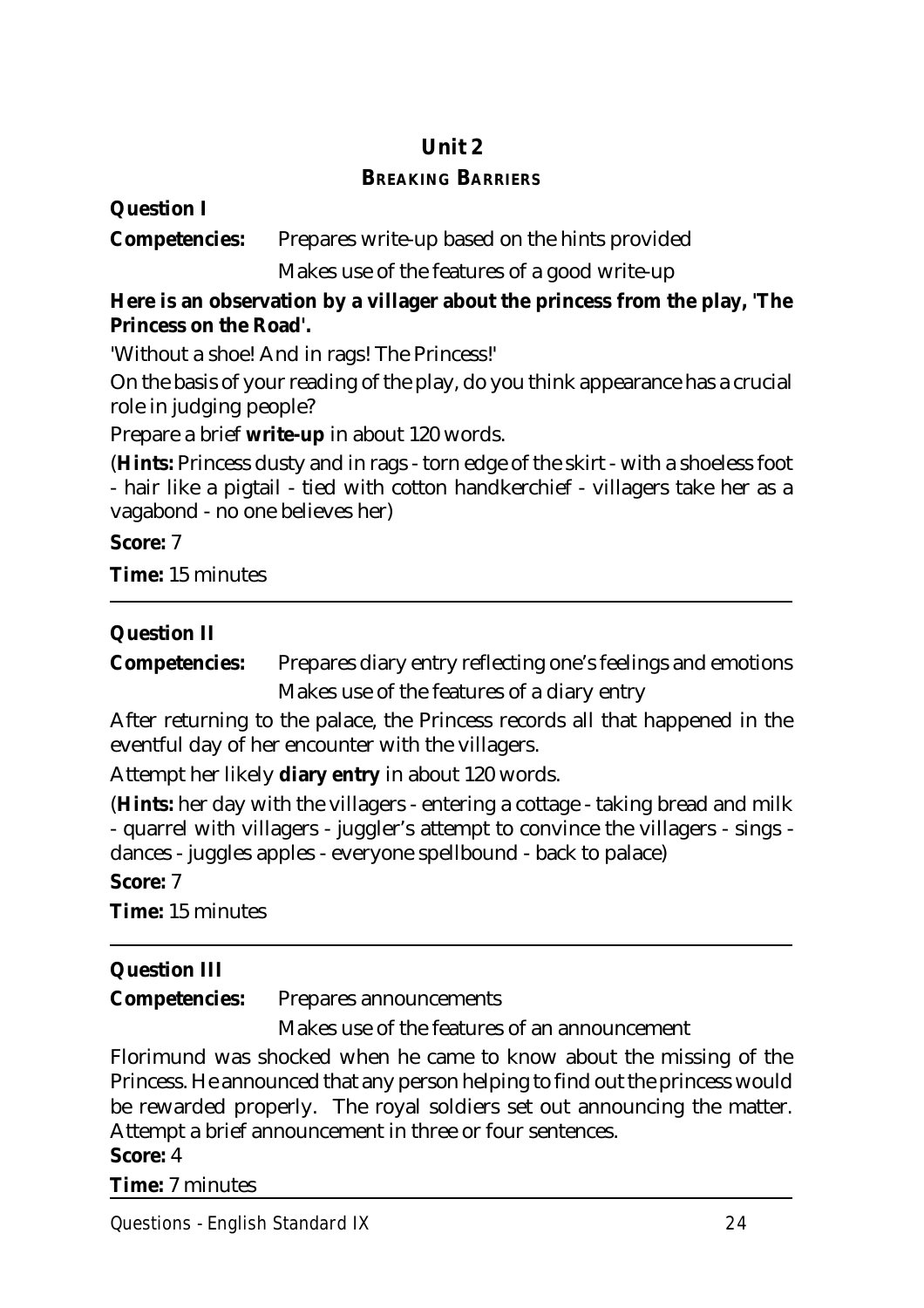## **Question IV**

**Competencies:** Prepares announcements

Makes use of the features of an announcement

In connection with the Annual Day celebrations of your school, the one-act play,' The Princess on the Road' is staged. You are asked to introduce the play briefly describing the theme, the setting and the characters. Prepare the announcement you are likely to make in about 60 words.

#### **Score:** 5

**Time:** 8 minutes

## **Question V**

**Competencies:** Describes a place

Makes use of the features of a description

The Princess in the play 'The Princess on the Road' sets out on an adventure trip and reaches the street of a village. Attempt a description of the street in about 60 words incorporating the details given below.

a cross on three steps in the middle of the street, to the left a pond with some ducks, to the right a few cottages surrounded with gardens, flowers hanging out from the cottage gardens

#### **Score:** 5

**Time:** 10 minutes

## **Question VI**

**Competencies:** Prepares conversation relevant to the context

Makes use of the features of a conversation

The Princess reaches safely back at the palace. Florimund is eager to know where she has been. Attempt the likely conversation between the Princess and Florimund. Write at least 6 exchanges.

#### **Score:** 6

**Time:** 10 minutes

## **Question VII**

**Competencies:** Compares characters

Makes use of the features of a description

The unit 'Breaking Barriers' highlights two strong women -the Princess in 'The Princess on the Road' and the daughter in 'The Only Daughter'. Prepare a brief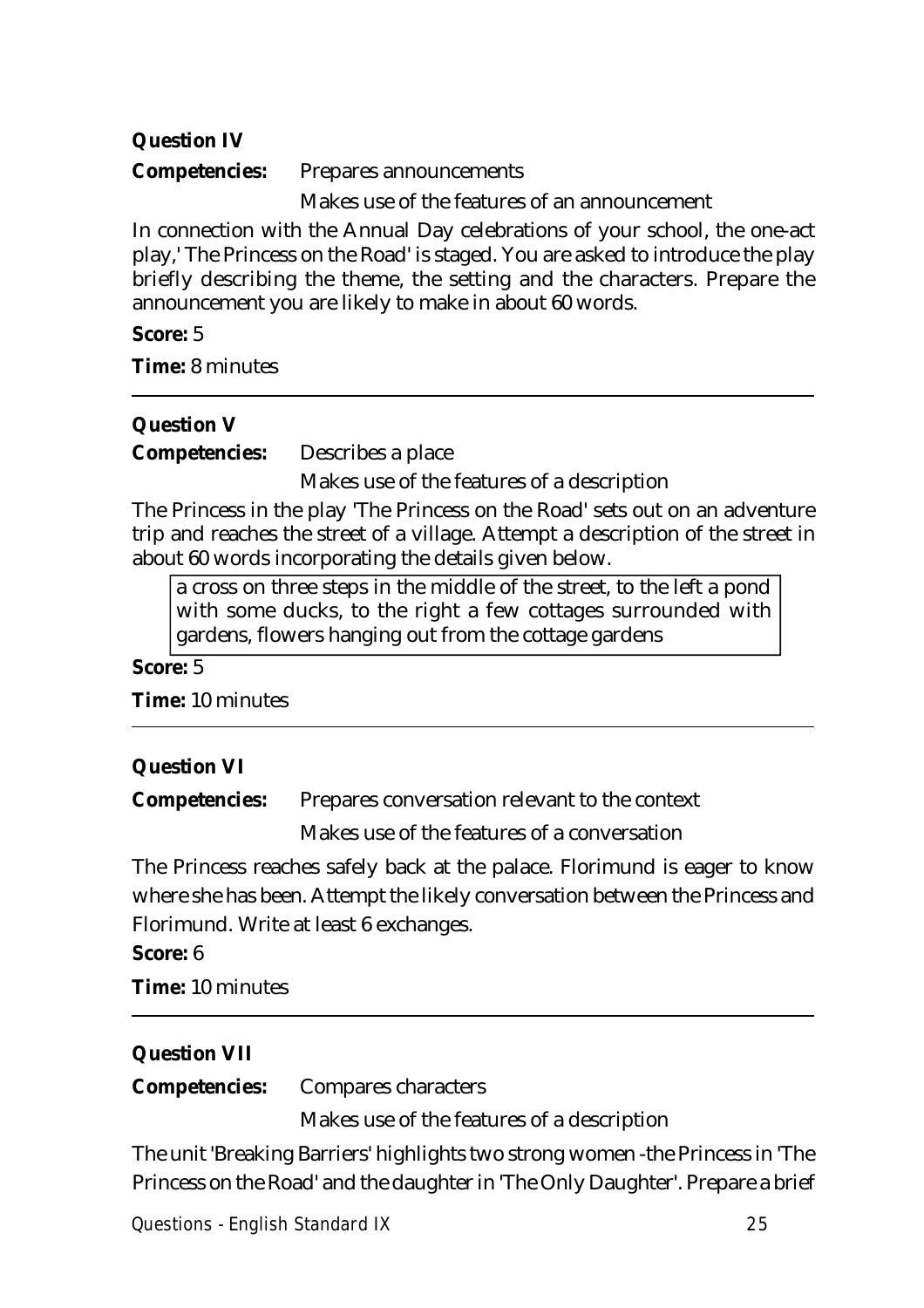**description** in about 60 words justifying the significance of the title 'Breaking Barriers' on the basis of the portrayal of the two women.

**Score:** 5

**Time:** 10 minutes

## **Question VIII**

**Competencies:** Analyses literary pieces and expresses ideas Makes use of the features of a write-up

'The spirit of adventure and creativity can do wonders in one's life and leave a lasting impact'. Prepare a brief **write-up** in about 60 words analysing the statement in the light of your reading 'The Princess on the Road' and 'The Only Daughter'.

#### **Score:** 5

**Time:** 10 minutes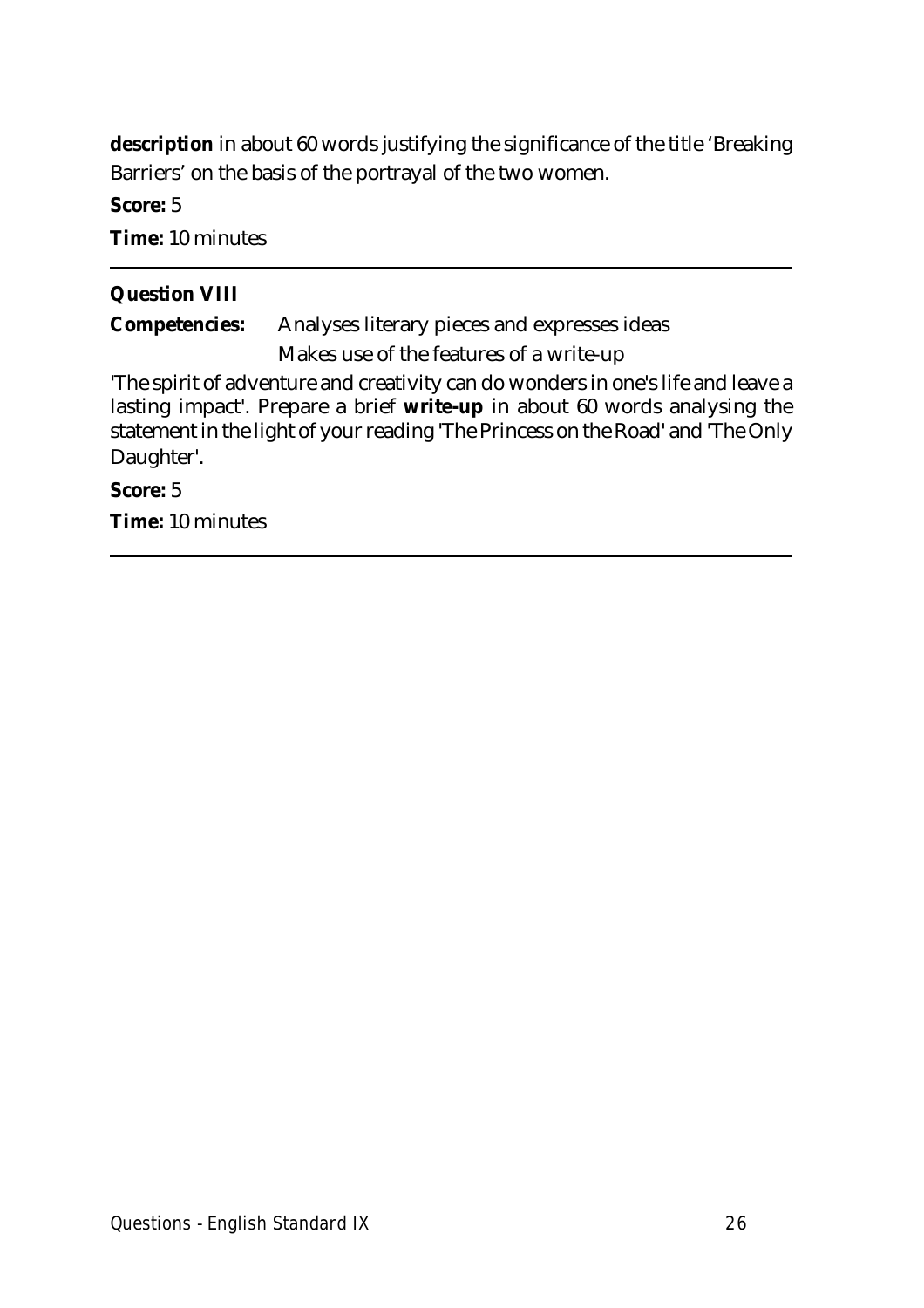## **5. Intrepreting Data**

**Question I**

**Competencies:** Analyses and interprets the given data

**Here is a pie diagram which shows the rainfall in Kerala during 2010. Study it and answer the questions that follow.**



- 1. Maximum rainfall was recorded in the months of
- 2. Name the months which recorded the same quantity of rainfall.
- 3. Identify the months which recorded minimum rainfall.
- 4. What is the quantity of rainfall during November and December?
- 5. Why is rainfall less in the months of March and April?

## **Score:** 5

**Time:** 6 minutes

## **Question II**

**Competencies:** Analyses and interprets the given data

## **Study the table and answer the questions that follow.**

| <b>Source</b> | 1987 | 1996 | 2004 |
|---------------|------|------|------|
| Own well      | 63.8 | 65.1 | 51.5 |
| Ponds         | 3.6  | 4.2  | 2.8  |
| Public taps   | 18.5 | 15.5 | 11.4 |
| Other sources | 14.1 | 15.2 | 24.3 |

 **Source of water in Karakulam Panchayat 1987 - 2004 (%)**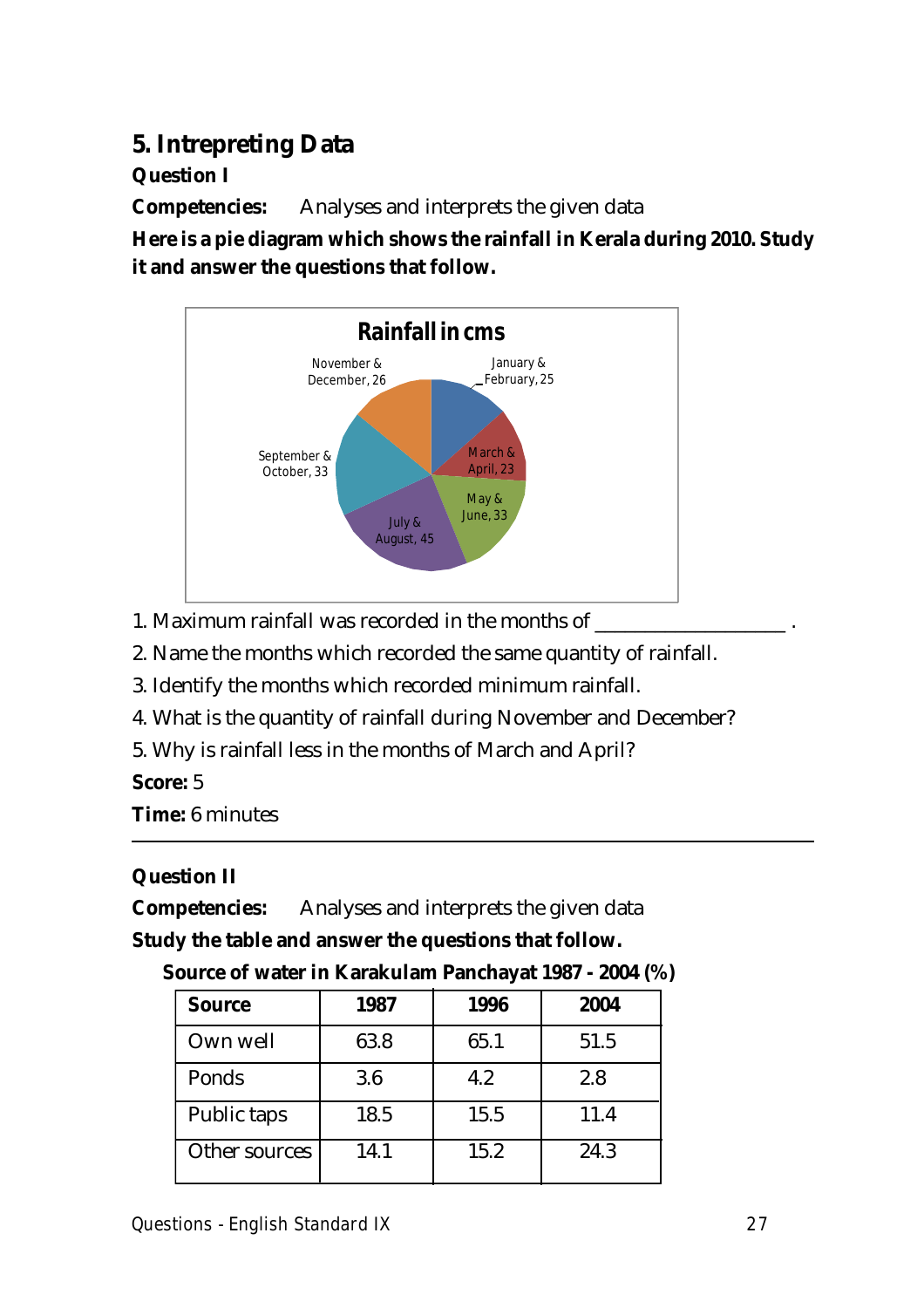1. Which source of water does most people depend on?

2. In which year did the public depend on the public taps the least?

3. Which source of water does the people least depend on?

4. What trend can you notice in the percentage of the users of other sources of water?

5. What may be the reason why the public depend least on pond water?

**Score:** 5

**Time:** 6 minutes

#### **Question III**

**Competencies:** Analyses and interprets the given data

## **Read the following passage carefully and complete the chart. Living Organisms**

Living organisms can be classified into two categories; plants and animals. The plants can again be divided into two categories; flowering and non-flowering. In the case of animals the criterion for division is different. Animals having backbone are called vertebrates and those without backbone are called invertebrates. Flowering plants are further classified into land plants and water plants on the basis of their habitats, the place where they live. Vertebrates are divided into two: egg laying and mammals. We, human beings are mammals but birds are egg laying.



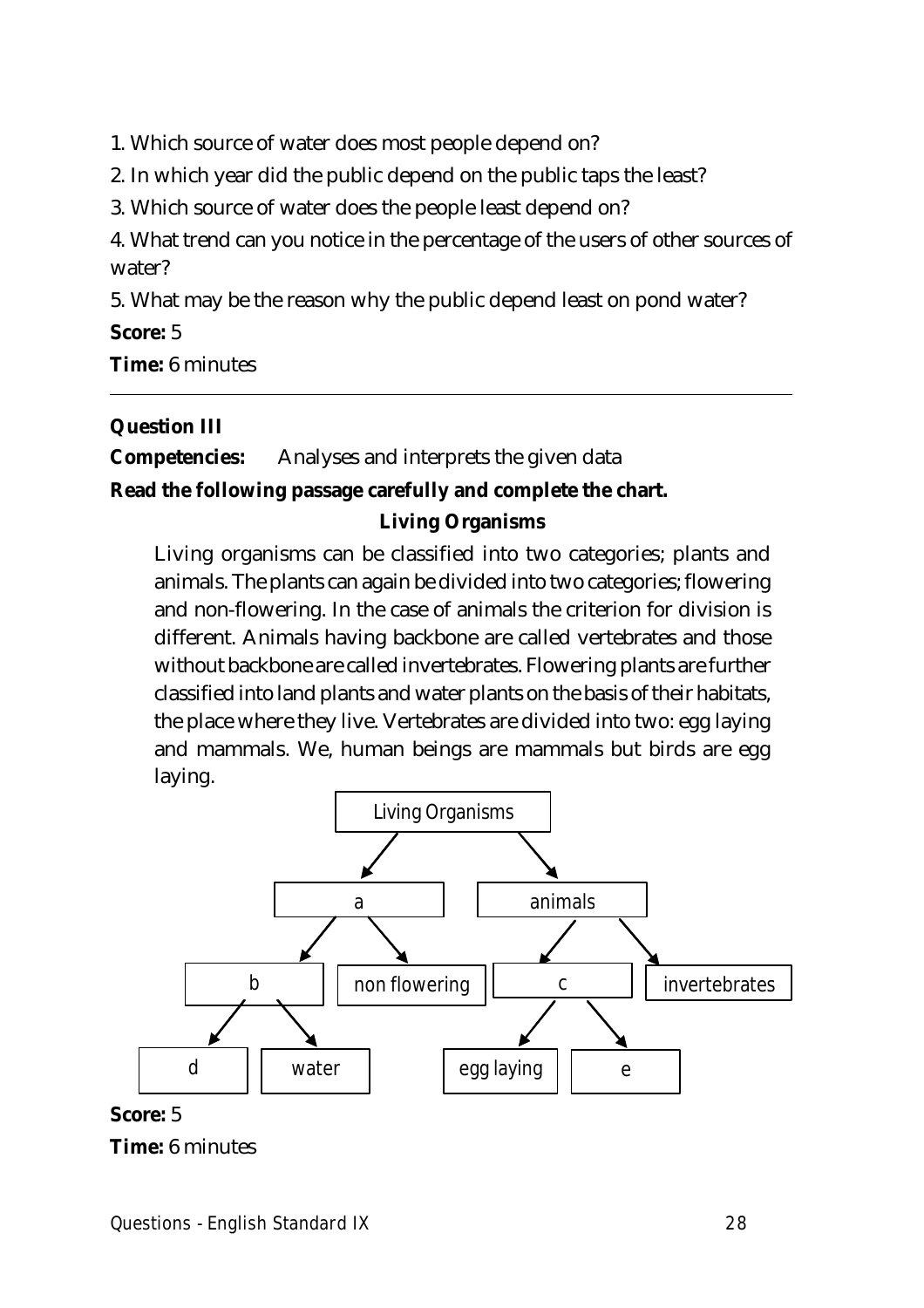## **6. Using Language Elements**

## **Question I**

**Competencies:** Uses language elements relevant to the context

## **Supply the missing word in the following passage choosing the right ones from the box below.**

The little boy had a policeman  $/(a)$  a friend. One day, he ran  $/(b)$  of the schoolyard  $/(c)$  go home for his lunch, tripped over a rough spot  $/(d)$  the sidewalk, and he fell on  $/(e)$  road amid heavy traffic. The policeman on duty ran to the spot/ $(f)$  saved the boy.

## **to, the, by, out, for, from, and, on**

## **Score:** 6 **Time:** 9 minutes

## **Question II**

**Competencies:** Uses language elements relevant to the context

## **Fill in the blanks in the following passage with correct form of the words given in brackets.**

I thought my examination will be \_\_\_\_\_\_a\_\_\_\_\_\_\_\_. But only yesterday I realised that there was no change in the timetable. I \_\_\_\_\_\_\_ b\_\_\_\_\_\_\_ my friend to inform this. He told me that he could not \_\_\_\_\_\_\_c\_\_\_\_\_\_\_ the books at all and was not ready to write the examination. I decided not to <u>decrease</u> this time.

## **( go through, put off, give in, call on)**

## **Score:** 4 **Time:** 6 minutes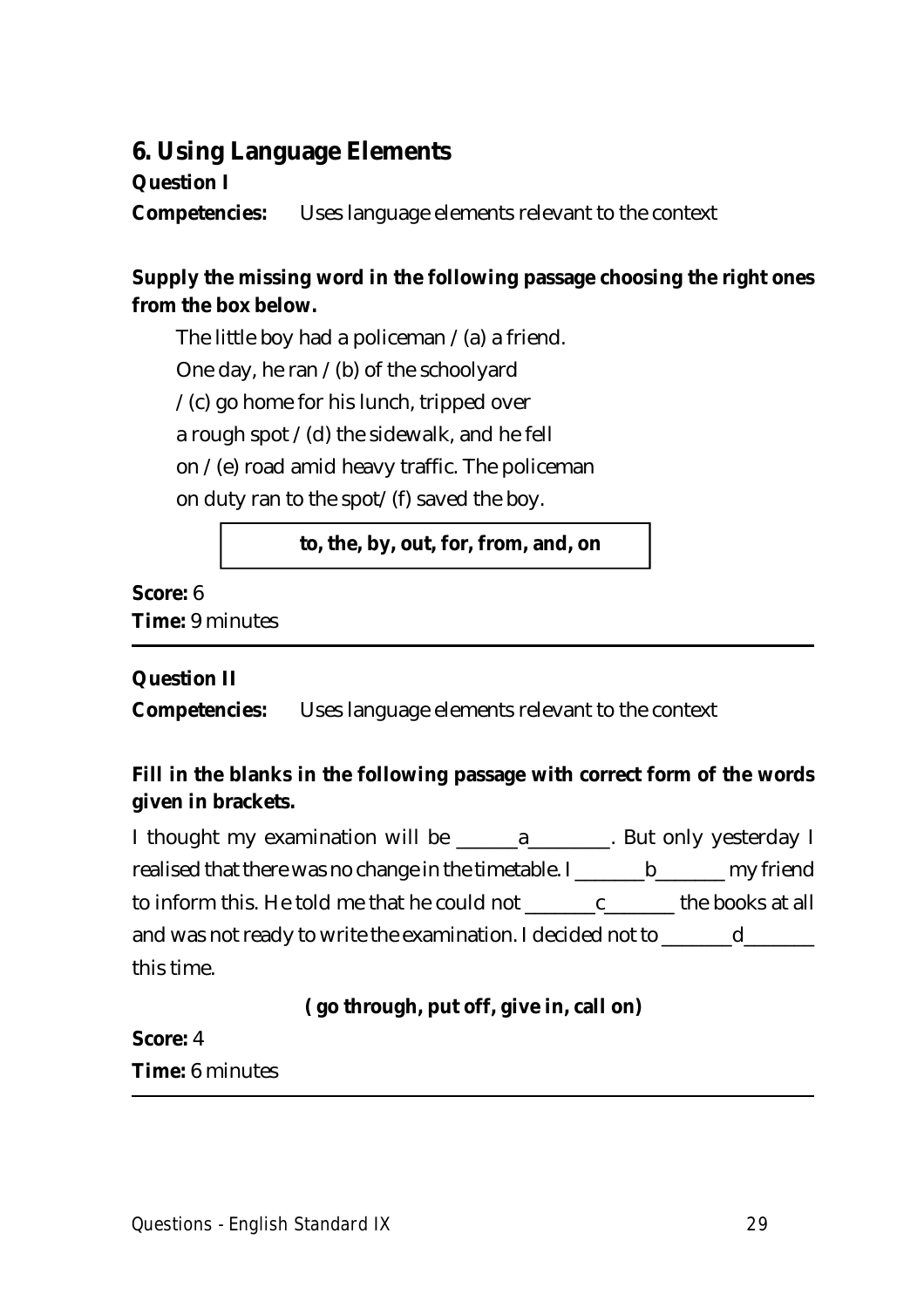#### **Question III**

**Competencies:** Uses language elements relevant to the context

## **Gopi, the character in the short story 'The Tattered Blanket', is living in Delhi with his wife and children. Imagine that you meet him on one of his visits to Kerala. Ask him five questions using the following question words.**

| 5. How often           |  |
|------------------------|--|
| <b>Score: 5</b>        |  |
| <b>Time:</b> 7 minutes |  |

#### **Question IV**

**Competencies:** Uses language elements relevant to the context

## **Complete the following sentences using the appropriate words from the ones given in brackets.**

#### **(who, where, which, when, whose)**

- 1. Do you need any of the bags \_\_\_\_\_\_\_\_\_\_\_ are displayed here?
- 2. The boy \_\_\_\_\_\_\_\_\_\_\_\_ broke the glasses is waiting to see you.
- 3. Are there anyone \_\_\_\_\_\_\_\_\_\_\_ name I left out?
- 4. Susan likes this hotel \_\_\_\_\_\_\_\_\_\_\_ she gets good vegetable dishes.
- 5. She forgot the occasion \_\_\_\_\_\_\_\_\_\_\_ we last met.

**Score:** 5

**Time:** 7 minutes

#### **Question V**

**Competencies:** Uses language elements relevant to the context

#### **Look at the sentence given below.**

He entered the hall singing a song.

The sentence can also be written as, 'Singing a song he entered the hall'.

**Questions - English Standard IX 30**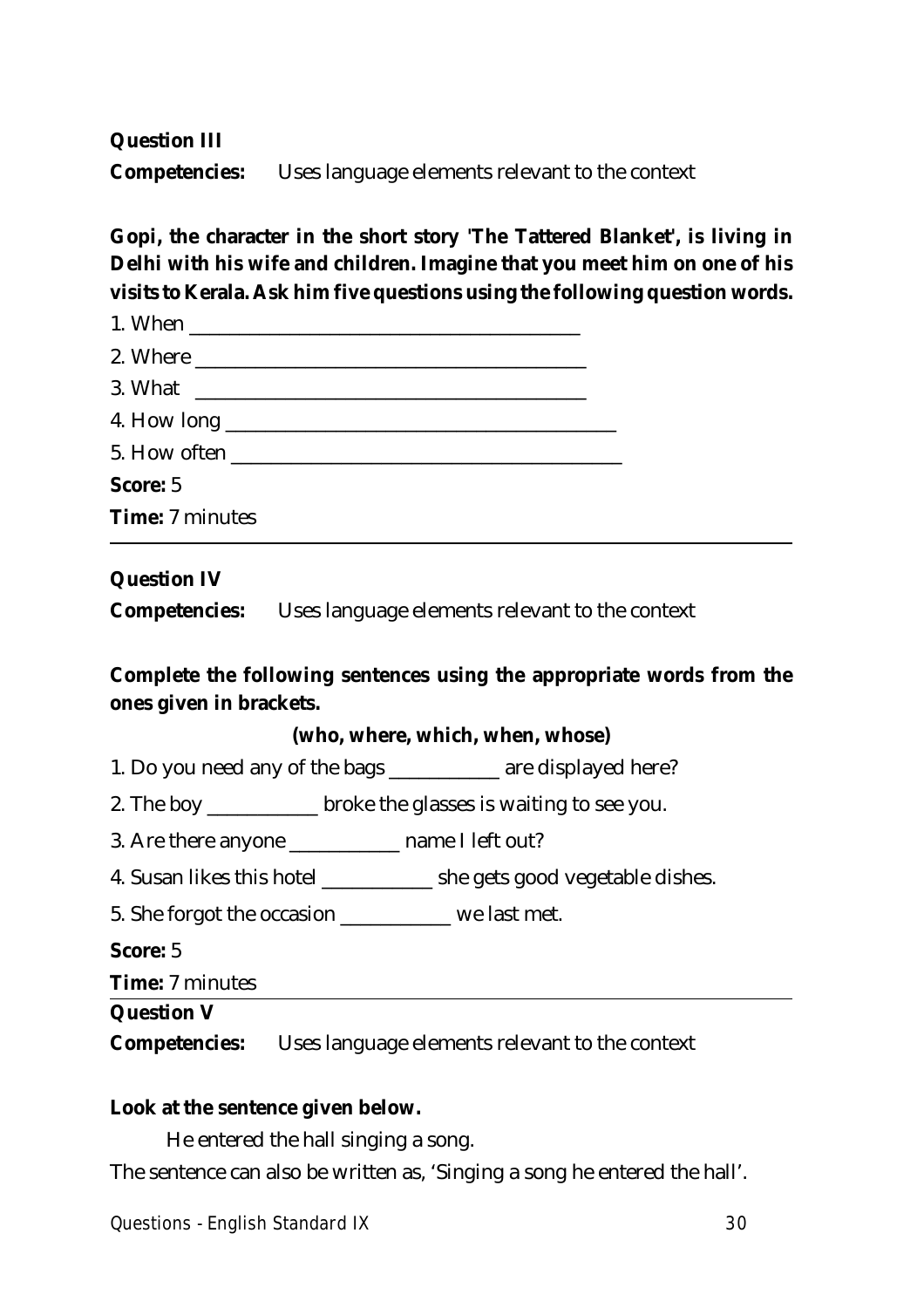## **Now, rewrite the sentences below as shown above without changing their meanings.**

- 1. He jumped out of the room shouting loudly.
- 2. She walked away waving her hands.
- 3. Calling out her son's name the mother ran to the building on fire.

#### **Score:** 3

**Time:** 5 minutes

## **Question VI**

| <b>Competencies:</b> | Edits and refines a losely written passage     |  |
|----------------------|------------------------------------------------|--|
|                      | Uses language elements relevant to the context |  |

## **Edit the following passage.**

I **see** my friend Arun yesterday. He and his wife **was** going to attend a family meeting. Once in every six months all the members of his family **meets** like this. He told me that it **is** really a nice time for them all, especially for the kids in the family. They invited **I** to the meeting but I politely refused to intrude into the happy family meeting.  $(a)$  and friend Amm westerday. He and his wife (c) (d) (e)

**Score:** 5 **Time:** 8 minutes

## **Question VII**

**Competencies:** Edits and refines a losely written passage Uses language elements relevant to the context

## **Edit the following passage**

He was a little late for the afternoon classes, but he **goes** boldly into the classroom with his bandaged knees. The knees **are** their own apology, and the teacher **nodds** to him and went on with the lesson. He was **disappoint** that she **does** not ask him any questions, so that he could tell her of his peril and of his friend. (a) (b)  $(c)$ (e)

**Score:** 5

**Time:** 8 minutes